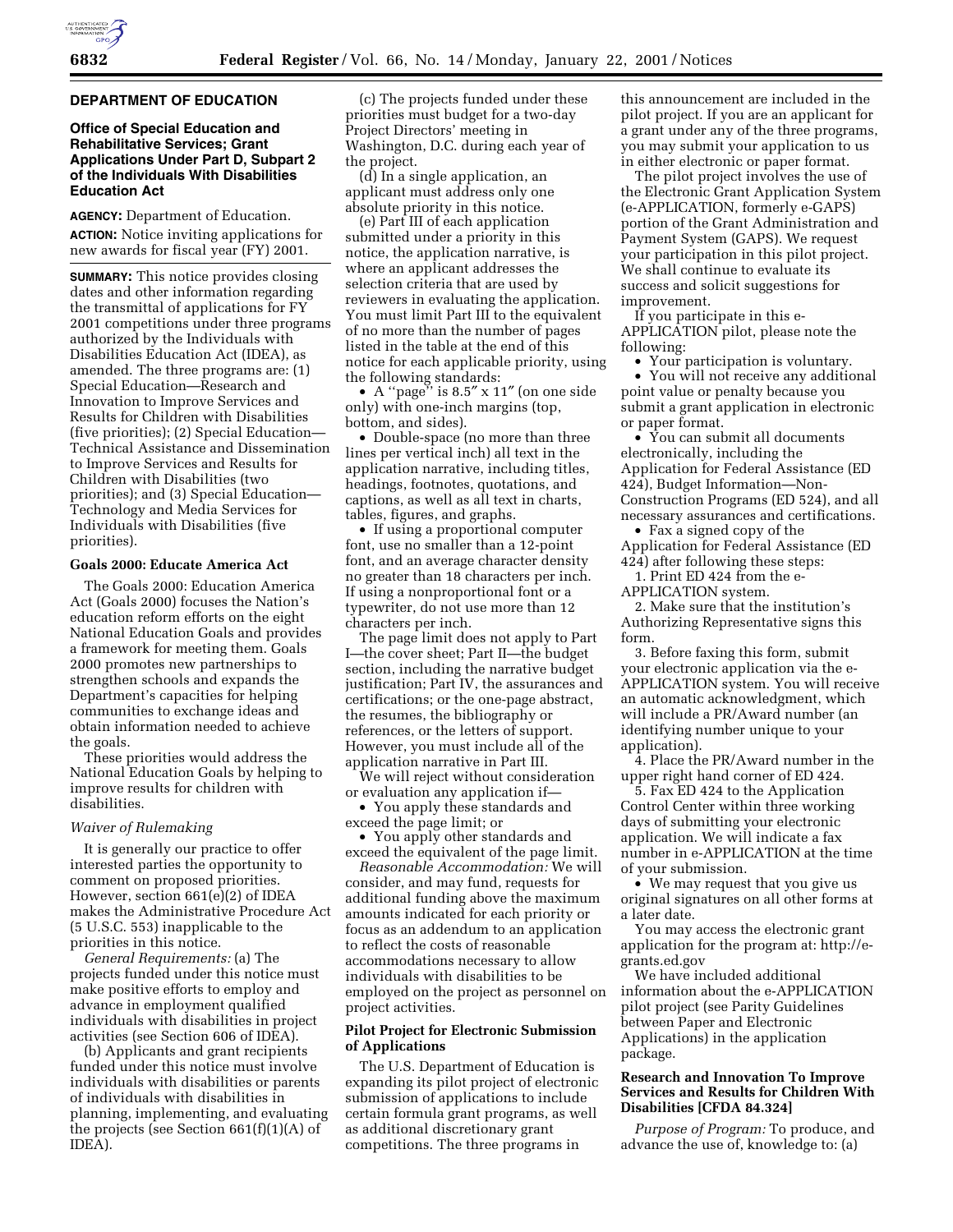Improve services provided under IDEA, including the practices of professionals and others involved in providing those services to children with disabilities; and (b) improve educational and early intervention results for infants, toddlers, and children with disabilities.

*Eligible Applicants:* Under Absolute Priorities 1, 2, 3, and 5, and under focus area 2 of Absolute Priority 4, eligible applicants are State and local educational agencies, institutions of higher education (IHEs); other public agencies, private nonprofit organizations, outlying areas, freely associated States, and Indian tribes or tribal organizations. Under Absolute Priority 4, eligible applicants for focus areas 1 and 3 are limited to local educational agencies (LEAs), or consortia of LEAs with either IHEs or private nonprofit organizations.

*Applicable Regulations:* (a) The Education Department General Administrative Regulations (EDGAR) in 34 CFR parts 74, 75, 77, 80, 81, 82, 85, 86, 97, 98, and 99; (b) The selection criteria for the priorities under this program are drawn from the EDGAR general selection criteria menu. The specific selection criteria for each priority are included in the funding application packet for the applicable competition.

**Note:** The regulations in 34 CFR part 86 apply to institutions of higher education only.

Grants are required to collaborate with other research institutes, centers, and studies and evaluations, supported by the Department throughout the course of the project.

*Priority:* Under 34 CFR 75.105(c)(3), we consider only applications that meet one of the following priorities:

## *Absolute Priority 1—Directed Research Projects (84.324D)*

This priority provides support for projects that advance and improve the knowledge base and improve the practice of professionals, parents, and others providing early intervention, special education, and related services. This includes professionals who work with children with disabilities in regular education environments and natural environments. Under this priority, projects must support innovation, development, exchange of information, and use of advancements in knowledge and practice. If the project maintains a web site, it must include relevant information and documents in an accessible form. Projects must (1) use rigorous quantitative or qualitative research and evaluation methods and (2) communicate appropriately with target audiences.

Focus 1—Inclusion of Students With Disabilities in Large-Scale Assessment and Accountability Programs

Recent laws and policies at Federal and State levels require the participation of students with disabilities in large-scale assessment and accountability programs to help ensure that students with disabilities achieve to high standards and have the fullest possible range of educational opportunities. Progress has been made in solving the technical, logistical, and policy obstacles to achieving this participation. However, continued progress is needed, particularly related to young children and children with low incidence disabilities taking regular assessments with or without accommodations.

Focus Area 1 supports projects that pursue systematic programs of applied research to either or both of the following: (a) Determine how State and local education agencies can best achieve the meaningful participation of students with disabilities in large-scale assessment and accountability programs; or (b) study the effects of State and local efforts to achieve this participation.

We intend to make approximately 3 awards in Focus Area 1 of which two of these awards would focus on young children through the age 9 in regular assessments or students with lowincidence disabilities in regular assessments, or both.

Low incidence disabilities include a visual or hearing impairment or simultaneous visual and hearing impairments, a significant cognitive impairment, or any impairment for which a small number of personnel with highly specialized skills and knowledge are needed in order for children with that impairment to receive a free appropriate public education.

Focus 2—Instructional Interventions and Results for Children With Disabilities

The successful implementation of the IDEA Amendments of 1997 requires a strong emphasis on supports for children with disabilities to help them access the general education curricula. Research is needed to describe, test, and validate instructional practices that have the potential for generating positive results for children with disabilities as they strive to meet State and local standards and performance goals set for all students. The research must focus on children in preschool, elementary, middle, or high school.

Projects supported under Focus 2 must investigate one or more issues related to providing instruction in the general education curriculum for children with disabilities. These issues may include, but are not limited to:

(a) The relationship of instructional interventions to results in core subjects such as, language arts, mathematics, science, social studies, foreign language;

(b) Contextual variables that influence access to the general education curriculum for students with disabilities. Contextual variables include, for example, classroom design, relative role of regular educators and special educators, groupings, or management strategies; curricular design, delivery, or materials; and family and staff interaction;

(c) Instructional and curricular accommodations to ensure that students with disabilities have access to the general education curriculum; and

(d) The relationship of inclusive preschool practices and child-family transition practices to child development, readiness skills, and preparation for participation in the primary grades.

We intend to fund a total of nine (9) awards in Focus 2 and to fund:

• At least three (3) projects that address innovative instructional interventions and strategies in core subjects required for high school graduation (e.g., algebra or foreign language); and,

• At least three (3) projects that describe, test, and validate instructional practices that enhance appropriate access to and participation and progress in the general education curriculum for children with cognitive disabilities.

Focus 3—Gender and Special Education

The purpose of this focus area is to explore the influences of gender on special education referral, placement, and service provision for students with disabilities.

Males and females comprise equal proportions of the school-aged population; however, males account for approximately two-thirds of all students served in special education. In many cases, it is not clear if females are underidentified for special education, if males are overidentified, or if real differences exist in the prevalence of disability between males and females. The research to date has primarily addressed commonalities of students rather than differences based on gender.

Some additional facts regarding gender and disabilities include:

(a) Females with disabilities have more significant disabilities than their male peers at the time of referral;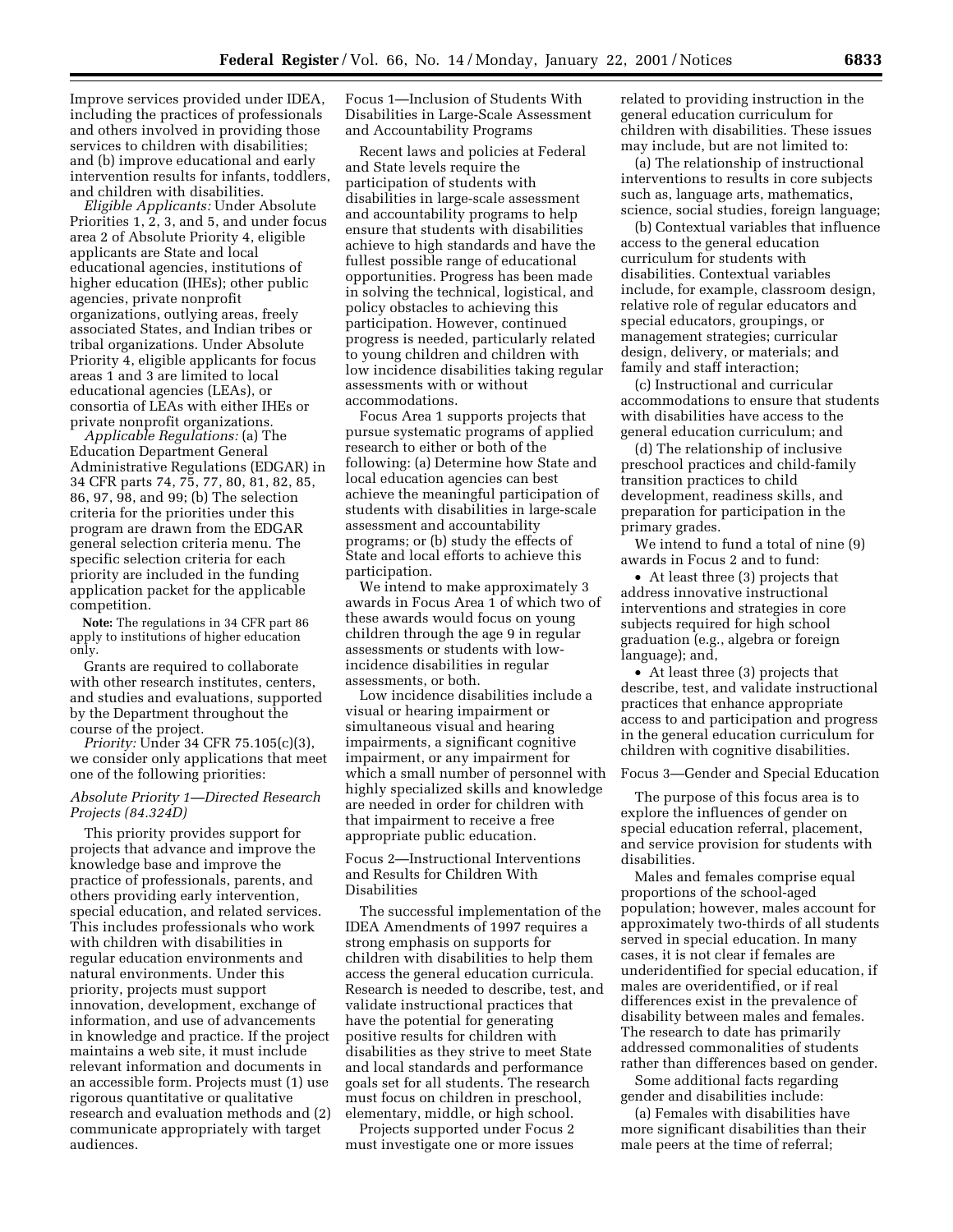(b) Females with disabilities have lower IQ scores than their male counterparts at the time of referral; and

(c) Post school outcomes for females with disabilities are significantly worse than their male peers with disabilities.

Little is known, however, about the different characteristics, treatment and experiences of males and females with disabilities. These differences are likely to be caused by a combination of factors.

Under this focus, a research project must pursue a systematic program of research that focuses on one or more issues related to gender and special education. The issues may include, but are not limited to:

(a) The differences that may exist in the prevalence of disabilities based on gender, and, if so, why those differences exist;

(b) The reasons for different outcomes and opportunities, (*e.g.,* employment, parenting, vocational education programs) for students with disabilities based on gender; and

(c) The factors that contribute to disproportionate representation of males and females in special education including (1) students' environmental, social, and learning experiences, and cultural and linguistic characteristics; (2) student or teacher behaviors and interactions; (3) teacher expectations and attitudes.

We intend to fund 3 awards in Focus 3.

Focus 4—Research To Improve Literacy Results for Children Who Are Unresponsive to Effective Classroom or Schoolwide Programs in Grades K–3

Recent reading research has focused on developing and validating strategies and interventions to ensure that children acquire literacy in regular education classroom settings by using effective classroom reading programs. These programs may include explicit and intensive instruction within or outside the classroom in small groups and, in the most difficult cases, with individualized one-on-one tutoring. The hope has been that all children would succeed in these circumstances; however, there are a small number of children who do not benefit at all from these interventions and who are at the highest risk for academic and social failure.

Effective learning and teaching strategies must also be found for these children. These strategies need to be based on the learning characteristics and needs of a child as well as reasonable expectations for the child. Projects supported under Focus 4 must—

(a) Identify the criteria used to decide that a child is unresponsive to interventions that are effective for most students;

(b) Identify and describe characteristics related to (1) the environmental, social, cultural, and English language learning factors each child may have experienced, and (2) the learning characteristics related to the literacy of each child who is unresponsive to reading programs to which a majority of children respond. Learning characteristics may include, but are not limited to, specific deficits in phonological awareness, inattentiveness and distractibility, motivation, language development, developmental delay, and IQ;

(c) Design processes for making decisions about how to target instruction that will be effective given the identified learning characteristics of the child;

(d) Document the progress of individual children toward meeting intervention goals, the fidelity of implementation of interventions, the qualifications of persons who make decisions and who implement interventions, the length and intensity of interventions, and the settings where the interventions take place; and

(e) Evaluate the expectations that were made for each child.

We intend to fund 3 awards in Focus 4.

Focus 5—Research To Improve Reading Comprehension Results for Children With Disabilities

In recent years, research has advanced our understanding of how skilled readers comprehend and how instructional strategies support children with learning disabilities to comprehend text. Comprehension is not merely a text-based process where meaning resides in the text and the role of the reader is to discover the meaning. To develop successful comprehension skills, many children with learning disabilities need an explicit instructional program that: (a) Teaches them how to access prior knowledge through strategies such as semantic mapping, think aloud sheets, *etc.;* (b) motivates and supports persistence on task, including expressions of a student's own thoughts when reading and writing, questioning the expert or inquiring, or using technology or grouping practices; and (c) teaches them cognitive and metacognitive strategies for reading with understanding, including how to monitor one's own progress through self-regulation, summarizing, generating questions, mnemonics, or imagery.

Under Focus 5, a project must pursue a systematic program of applied research that focuses on one or more issues related to improving reading comprehension results of children with learning disabilities related to reading. These issues include, but are not limited to:

(a) The types of effective comprehension instruction for children with learning disabilities in grades K–2, 3–5, and 6–8 inclusive;

(b) The components of particularly effective programs for children with learning disabilities, *e.g.,* the basal materials, supplemental or adapted materials, instructional strategies used by teachers, and how families may support the instructional program;

(c) The types of effective questioning strategies used by teachers, peers, and parents to encourage and develop comprehension skills; and

(d) The kinds of individualized instruction, grouping practices, instructional strategies, and curricula that improve comprehension and problem solving.

We intend to make approximately 3 awards in Focus 5.

Focus 6—Alternative Schools and Programs

Many school districts and States have worked to establish or renew a focus on alternative schools and programs for children who are at-risk of suspension and expulsion from school. While specific definitions of alternative schools and programs vary considerably, they are typically designed to address the needs of students who are at risk of educational failure related to poor academic performance, inconsistent teacher training, truancy, disruptive behavior, suspension, expulsion, or other similar risk factors, and whose needs cannot be well met in a regular or traditional school setting. OSEP is supporting a new fast response survey through the National Center for Educational Statistics that by summer 2001 will provide information from districts on alternative schools and programs. However, research on the universe of alternative schools and programs in operation is much needed. Further, while a number of U.S. Department of Education demonstration projects are developing effective alternative programs to reduce school suspensions and expulsions (see, http:// www.ed.gov/offices/OESE/SDFS/ altst\_200.html), research on the delivery of specific services to, and outcomes for, students with disabilities in alternative schools and programs has been limited.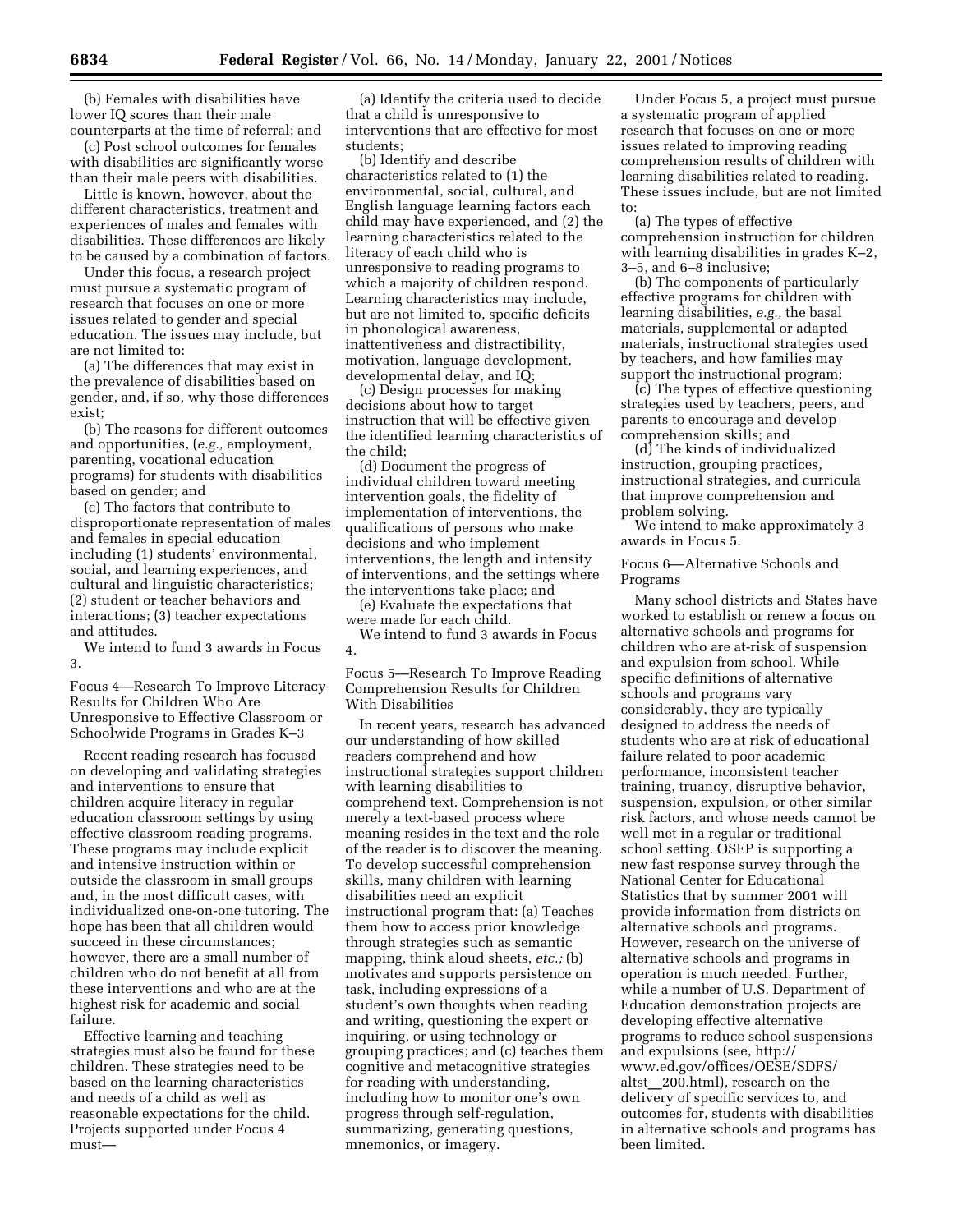Projects supported under Focus 6 must investigate one or more of the following issues relating to alternative schools and programs serving students with disabilities:

(a) The variety among alternative schools and programs in terms of definition, type, number of students with and without disabilities served, organizational or governance structures used, and other demographic characteristics.

(b) The referral and identification process and procedures used to place students with disabilities in alternative schools and programs.

(c) Exit procedures, timelimits, and procedures for transition and return to previous school or other settings.

(d) Special education services available and delivered, and outcomes achieved.

(e) The extent to which alternative schools and programs are used as IDEArequired interim alternative educational settings and the distinguishing characteristics of those settings.

(f) Coordination of special services in alternative schools and programs.

Projects must involve a directed indepth examination of a few selected alternative schools or programs or larger-scale broader surveys of many schools or programs.

We intend to make approximately 3 awards in Focus 6.

Focus 7—Research on Early Childhood Mental Health

The elements of early intervention practice that support the social and emotional development of young children with or at risk of disabilities, are as important as those that support linguistic and cognitive development. An expanding knowledge base in early childhood mental health documents the contribution of emotional, regulatory, and social development, environmental factors, and early relationships to later school success and to the prevention of emotional disturbance. Additional research is needed to document effective practices for identifying and addressing the affective and behavioral problems of young children with or at risk of disabilities. Research may include family support practices that foster social-emotional development and resilience. Applications under this focus area must target the mental health of infants and toddlers (0–2 years old), or preschoolers (3–5 years old) or both (0–5 years old) who are receiving services under either the Part C or Part B programs of IDEA.

All applications submitted under this focus area must describe steps they will take to assure that findings from their

research are disseminated to research and training centers (RTC's) funded by the Office of Special Education and Rehabilitative Services, including the two children's mental health RTC's funded by the National Institute on Disability and Rehabilitation Research (NIDRR) and the RTC on the Development of Infants, Toddlers, and Preschoolers with or at Risk of Disabilities.

We intend to make approximately 3 awards in Focus 7. At least one award will be made to a project that addresses the social and emotional development of young children with cognitive disabilities.

## *Competitive Preference*

Within this absolute priority, we will give the following competitive preference under section 606 of IDEA and 34 CFR 75.105(c)(2)(i), to applications that are otherwise eligible for funding under this priority:

Up to ten (10) points based on the effectiveness of the applicant's strategies for employing and advancing in employment qualified individuals with disabilities in project activities as required under paragraph (a) of the ''General Requirements'' section of this notice. In determining the effectiveness of those strategies, we may consider the applicant's past success in pursuit of this goal.

Therefore, for purposes of this competitive preference, applicants can be awarded up to a total of 10 points in addition to those awarded under the published selection criteria for this priority. That is, an applicant meeting this competitive preference could earn a maximum total of 110 points.

*Project Period for all Focus Areas:* Up to 36 months for all focus areas.

*Maximum Award for all Focus Areas:* The maximum award amount is \$180,000 per year. Consistent with EDGAR 34 CFR 75.104(b), we will reject any application that proposes a project funding level for any year that exceeds the stated maximum award amount for that year. This maximum award applies to any application for any Focus area. Requests for funding reasonable accommodations are not included in this limitation.

*Page Limits for all Focus Areas:* The maximum page limit for this priority is 50 double-spaced pages.

**Note:** Applications must meet the required page limit standards that are described in the ''General Requirements'' section of this notice.

## *Absolute Priority 2—Research and Training Center on the Development of Infants, Toddlers, and Preschool Children With or at Risk of Disabilities (84.324K)*

If developmental delays are not addressed by appropriately trained personnel during the early years, a range of learning and behavioral problems may be more likely to occur later in school. Alternatively, early identification and effective interventions—in social, emotional, behavioral, communication, and preliteracy domains—can prevent or reduce the impact of specific disabilities. This priority would establish a research and training center (RTC) to translate the knowledge base on young children's early relationships, emotional, self regulatory, and social development, and environmental factors into effective strategies that establish a foundation for school success. The RTC will demonstrate and evaluate these strategies and implement effective training and dissemination efforts targeted on improving early childhood services and strengthening the capacity of families to support the healthy development of their children.

The RTC will serve as a center of national excellence for service providers, young children with or at risk of disabilities, family members, and other caregivers. The RTC supported under this priority must:

(1) Conduct coordinated and advanced programs of applied research to produce and disseminate knowledge to improve interventions and service delivery systems associated with the healthy mental development of infants, toddlers, and preschool children with or at risk of developmental disabilities, including research on the use of and state of practice in inclusive settings. These children should include those who are from communities representing rural, low income, urban, limited English proficiency, immigrant, and migrant populations.

(2) Provide training, including graduate, preservice, and inservice training, to help improve the skills of personnel serving young children with or at risk of disabilities and their families and caregivers.

(3) Disseminate information through conferences, workshops, public education programs, inservice training programs, and other activities;

(4) Collaborate with other RTC's supported by the Department, including the RTC's on children's mental health supported by the National Institute on Disability and Rehabilitation Research (NIDRR); and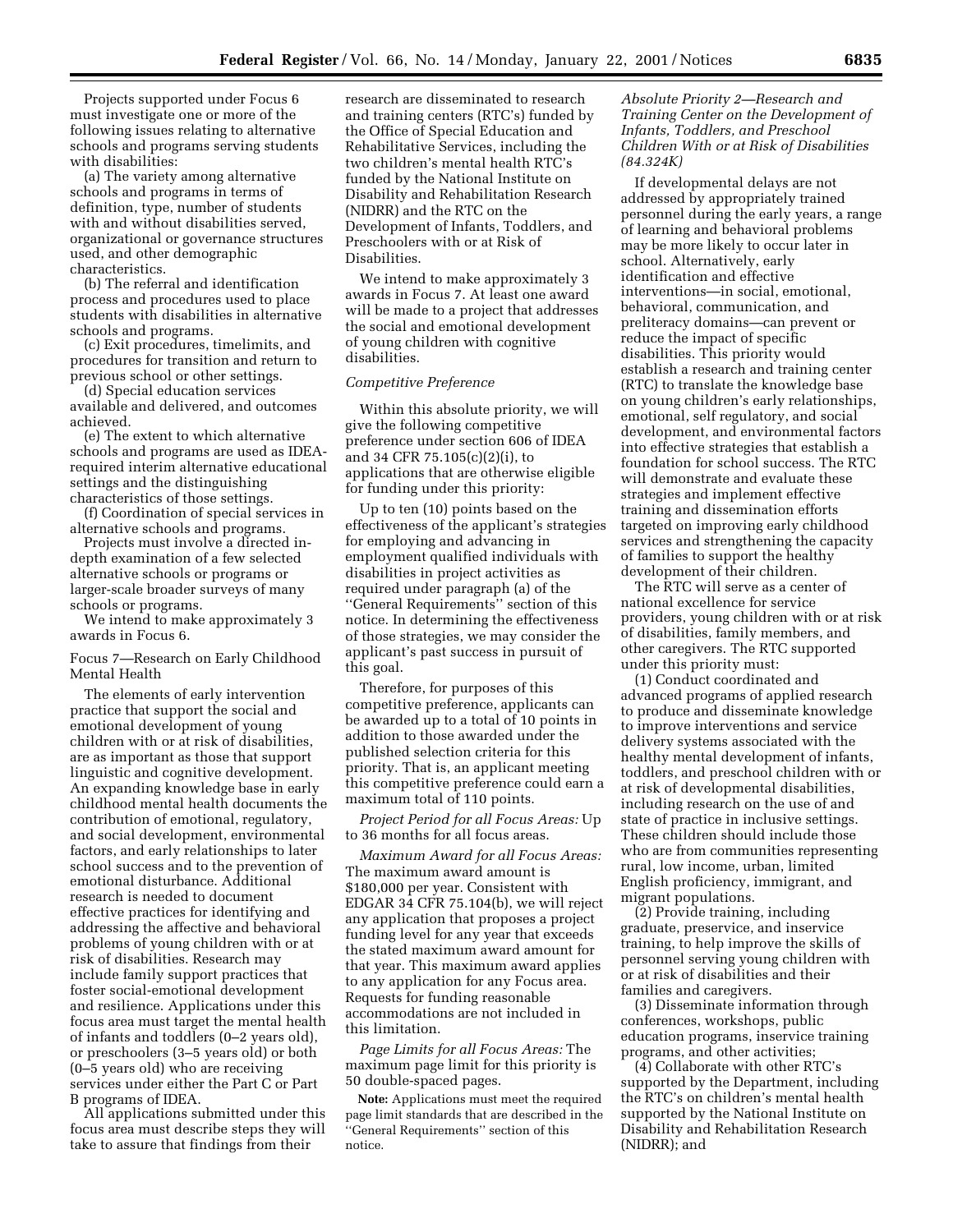(5) Utilize modern communication technologies, including the Internet, to expand the impact of its dissemination approaches.

In deciding whether to continue this project for the fourth and fifth years, we will consider the requirements of 34 CFR 75.253(a), and in addition—

(a) The recommendation of a review team consisting of experts selected by the Secretary, which review will be conducted during the last half of the project's second year in Washington, D.C. Projects must budget for the travel associated with this review;

(b) The timeliness and effectiveness with which all requirements of the negotiated cooperative agreement have been or are being met by the project; and

(c) The degree to which the project's design and methodology demonstrate the potential for advancing significant new knowledge.

*Competitive Preference:* Within this absolute priority, we will give the following competitive preference under section 606 of IDEA and 34 CFR  $75.105(c)(2)(i)$ , to applications that are otherwise eligible for funding under this priority:

Up to ten (10) points based on the effectiveness of the applicant's strategies for employing and advancing in employment qualified individuals with disabilities in project activities as required under paragraph (a) of the ''General Requirements'' section of this notice. In determining the effectiveness of those strategies, we may consider the applicant's past success in pursuit of this goal.

Therefore, for purposes of this competitive preference, applicants can be awarded up to a total of 10 points in addition to those awarded under the published selection criteria for this priority. That is, an applicant meeting this competitive preference could earn a maximum total of 110 points.

*Project Period:* Up to 60 months.

*Maximum Award:* The maximum award amount is \$500,000 per year. Consistent with EDGAR 34 CFR 75.104(b), we will reject any application that proposes a project funding level for any year that exceeds the stated maximum award amount for that year. Requests for funding reasonable accommodations are not included in this limitation.

*Page Limits:* The maximum page limit for this priority is 70 double-spaced pages.

**Note:** Applications must meet the required page limit standards that are described in the ''General Requirements'' section of this notice.

## *Absolute Priority 3—Research Institute on Early Literacy for Infants, Toddlers, and Young Children With Visual Impairments (84.324Q)*

Current research documents the link between the development of preliteracy and early literacy skills for infants, toddlers, and young children and subsequent reading and academic success. The development of preliteracy and early literacy skills for infants, toddlers, and young children with visual impairments including blindness poses additional challenges for families and professionals. Many of the current practices and intervention strategies which promote the development of preliteracy and early literacy skills, including braille literacy, have not been empirically validated with this population, but were developed for use with infants, toddlers, and young children without visual impairments.

*Priority:* This priority supports a research institute to identify, validate, and disseminate the best and most promising practices for developing preliteracy and early literacy skills for infants, toddlers, and young children, birth through to entry into first grade, who have visual impairments, including blindness.

A project funded under this priority must—

(a) Review and synthesize the research base and examine the current and most promising practice paradigms in the following areas:

(1) Assessment of the needs of infants, toddlers, and young children with visual impairments, including blindness, as those needs relate to the development of preliteracy and early literacy skills;

(2) Determination of how new or innovative intervention strategies to promote preliteracy and early literacy skills used for other infants, toddlers, and young children, could be applied for use with infants, toddlers, and young children who have visual impairments, including blindness;

(3) Integration of intervention strategies in communication and other developmental domains with preliteracy and early literacy intervention methods for infants, toddlers, and preschoolers with visual impairments, including blindness;

(4) Access to and use of new and developing technologies for use with infants, toddlers, and young children with visual impairments, including blindness, for the development of preliteracy and early literacy skills.

(b) In consultation with the Office of Special Education Programs (OSEP), design and conduct a strategic program of research that addresses knowledge gaps by:

(1) Designing a rigorous research program whose conceptual framework builds upon recent and current research, identifies the gaps in knowledge, and provides a basis for the strategies and procedures to be studied;

(2) Collecting, analyzing, and reporting a variety of data, such as (i) information on the service settings, the service providers, and the infants, toddlers, and young children with visual impairments, including blindness and their families; (ii) outcome measures for the infants, toddlers, and young children and their families who are the focus of the intervention strategies and procedures; and (iii) implementation data from the service providers, administrators, agencies, families, and others involved in the research;

(3) Conducting the research using a variety of methodologies designed to comprehensively examine the impact of the interventions on preliteracy and early literacy skill development in the target population;

(4) Conducting the program of research in settings that ensure that the research findings and products impact preliteracy and early literacy development for all infants, toddlers, and young children with visual impairments, including children with blindness, and those children with visual impairments and secondary disabilities, and including those who are from communities representing rural, low income, urban, limited English proficiency, immigrant, and migrant populations; and

(5) Collaborating with other research institutes, centers, and studies and evaluations supported by the Department.

(c) Design, implement, and evaluate a dissemination approach that links research to practice and promotes the use of current knowledge and ongoing research findings. This approach must:

(1) Develop linkages with OSEP technical assistance providers to communicate research findings and distribute products; and

(2) Prepare the research findings and products from the project in formats that are useful for specific audiences, including early intervention researchers; general and special education researchers; local, State, and national policymakers; education practitioners and early interventionists; and families of infants, toddlers, and young children with visual impairments, including blindness.

(d) Provide training and research opportunities for a limited number of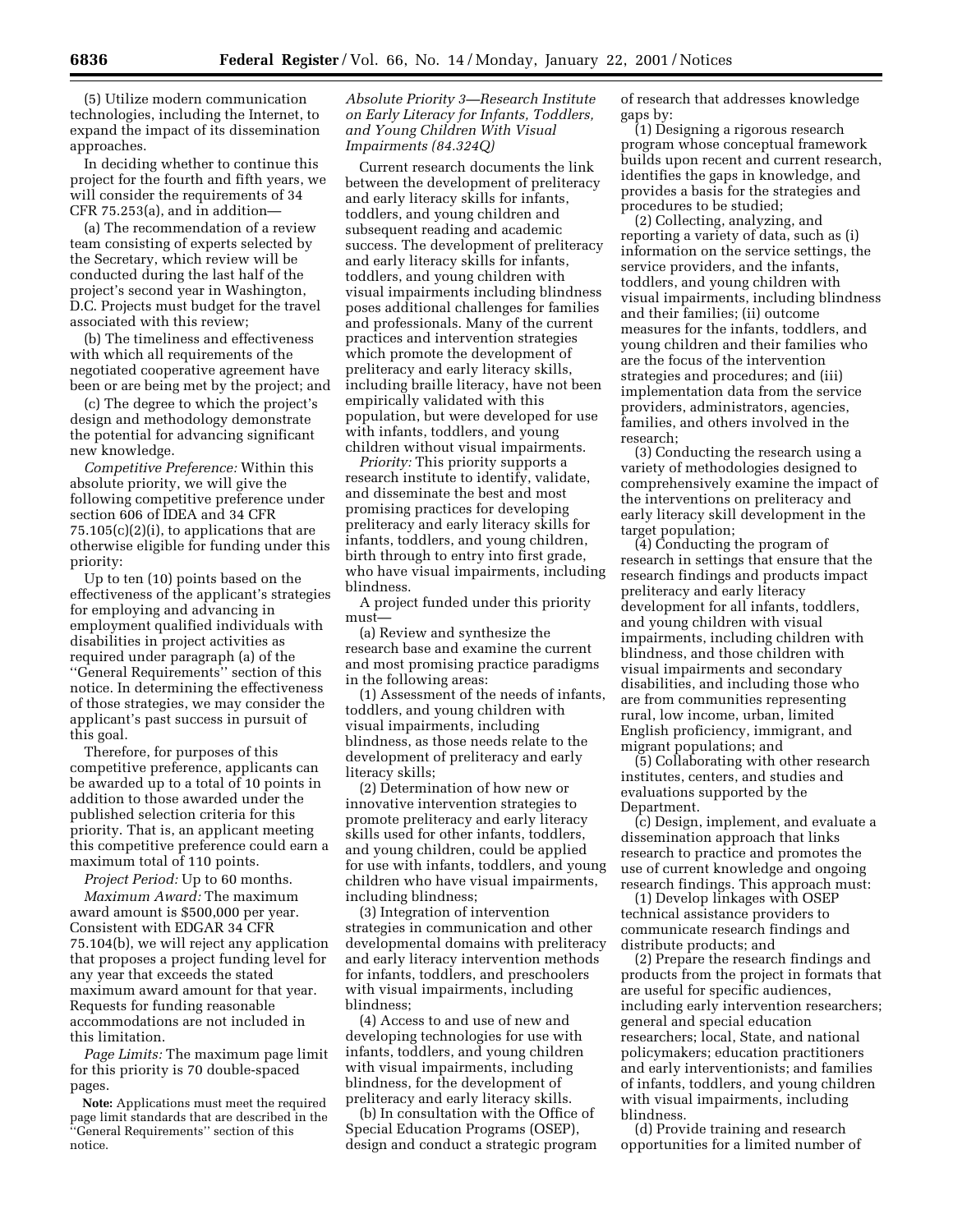graduate students whose graduate studies are in the area of education for infants, toddlers, and young children with visual impairments, including blindness.

(e) Meet with the OSEP project officer in the first three months of the project to review the program of research, implementation, and dissemination approaches.

(f) In addition to the annual two-day Project Directors' meeting in Washington, D.C. listed in the ''General Requirements'' section of this notice, budget for another annual two-day trip to Washington, D.C. to collaborate with the OSEP project officer by sharing information and discussing design, implementation, and dissemination issues.

In deciding whether to continue this project for the fourth and fifth years, we will consider the requirements of 34 CFR 75.253(a), and in addition—

(a) The recommendation of a review team consisting of experts selected by the Secretary, which review will be conducted during the last half of the project's second year in Washington, D.C. Projects must budget for the travel associated with this review;

(b) The timeliness and effectiveness with which all requirements of the negotiated cooperative agreement have been or are being met by the project; and

(c) The degree to which the project's design and methodology demonstrate the potential for advancing significant new knowledge.

### *Competitive Preference*

Within this absolute priority, we will give the following competitive preference under section 606 of IDEA and 34 CFR 75.105(c)(2)(i), to applications that are otherwise eligible for funding under this priority:

Up to ten (10) points based on the effectiveness of the applicant's strategies for employing and advancing in employment qualified individuals with disabilities in project activities as required under paragraph (a) of the ''General Requirements'' section of this notice. In determining the effectiveness of those strategies, we may consider the applicant's past success in pursuit of this goal.

Therefore, within this competitive preference, applicants can be awarded up to a total of 10 points in addition to those awarded under the published selection criteria for this priority. That is, an applicant meeting this competitive preference could earn a maximum total of 110 points.

*Project Period:* Up to 60 months. *Maximum Award:* The maximum award amount is \$500,000 per year. Consistent with EDGAR 34 CFR 75.104(b), we will reject any application that proposes a project funding level for any year that exceeds the stated maximum award amount for that year. Requests for funding reasonable accommodations are not included in this limitation.

*Page Limits:* The maximum page limit for this priority is 70 double-spaced pages.

**Note:** Applications must meet the required page limit standards that are described in the ''General Requirements'' section of this notice.

## *Absolute Priority 4—Model Demonstration Projects for Children With Disabilities (84.324T)*

This priority supports model demonstration projects that develop, implement, evaluate, and disseminate new or improved approaches for providing early intervention, special education and related services to infants, toddlers, and children with disabilities, ages birth through 21. Projects supported under this priority are expected to be major contributors of models or components of models for service providers and for outreach projects funded under IDEA.

*Requirements for All Demonstration Projects*

A model demonstration project must—

(a) Use rigorous quantitative or qualitative evaluation methods and data;

(b) Evaluate the model by using multiple measures of results to determine the effectiveness of the model and its components or strategies;

(c) Produce detailed procedures and materials that would enable others to replicate the model; and

(d) Communicate with appropriate audiences through means such as special education technical assistance providers and disseminators, refereed journal publications and other publications, conference presentations, or a web site.

If the project maintains a web site, it must include relevant information and documents in an accessible form.

Federal financial participation for a project funded under this priority will not exceed 90 percent of the total annual costs of the project (see section 661(f)(2)(A) of IDEA).

In addition to the annual two-day Project Directors' meeting in Washington, D.C. mentioned in the General Requirements section of this notice, projects must budget for another annual meeting in Washington, D.C. to collaborate with the Federal project

officer and the other projects funded under this priority, to share information and discuss model development, evaluation, and project implementation issues.

Under this absolute priority, we will fund projects only in the focus areas listed below.

Focus 1—Model Demonstration Projects To Support Whole-School Reforms of Services for Children With Disabilities

The reauthorization of IDEA in 1997 (Public Law 105–17) encouraged ''incentives for whole-school approaches and pre-referral intervention to reduce the need to label children as disabled in order to address their learning needs'' (section 601(c)(5)(F)) and authorized: (a) IDEA support for schoolwide programs under Title I of the Elementary and Secondary Education Act of 1965 (section 613(a)(2)(D)); (b) Services and aids that also benefit nondisabled children (section  $613(a)(4)(A)$ ); (c) Integrated and coordinated service systems (section 613(a)(4)(B) and 613(f)); and (d) Schoolbased improvement plans (section 613(g)).

This focus supports model projects that demonstrate how promising and proven research-based practices and strategies can be used to develop wholeschool approaches that benefit all students, including all students with disabilities, and fully implement all other requirements of the law. Applicants must demonstrate how they will improve results for both students with disabilities and other students.

Specifically, applicants must describe activities to ensure that all students with disabilities have access to and succeed in the general curriculum; can participate in extracurricular activities, if available at the school; receive positive behavioral interventions, supports, and services when appropriate; and are included in State and local assessments.

Flexibility and innovation are encouraged in the design of the models, but every model must involve regular and special education staff in early identification, intervention, and prevention services; provide for parent participation; and make available a continuum of services, aids, and supports to meet the needs of students with disabilities in the least restrictive environment. It is expected that models funded under this priority will build upon other models, strategies, and practices including those supported under IDEA national activities.

Eligible applicants are invited to apply for these grants to foster wholeschool projects at (a) Primary and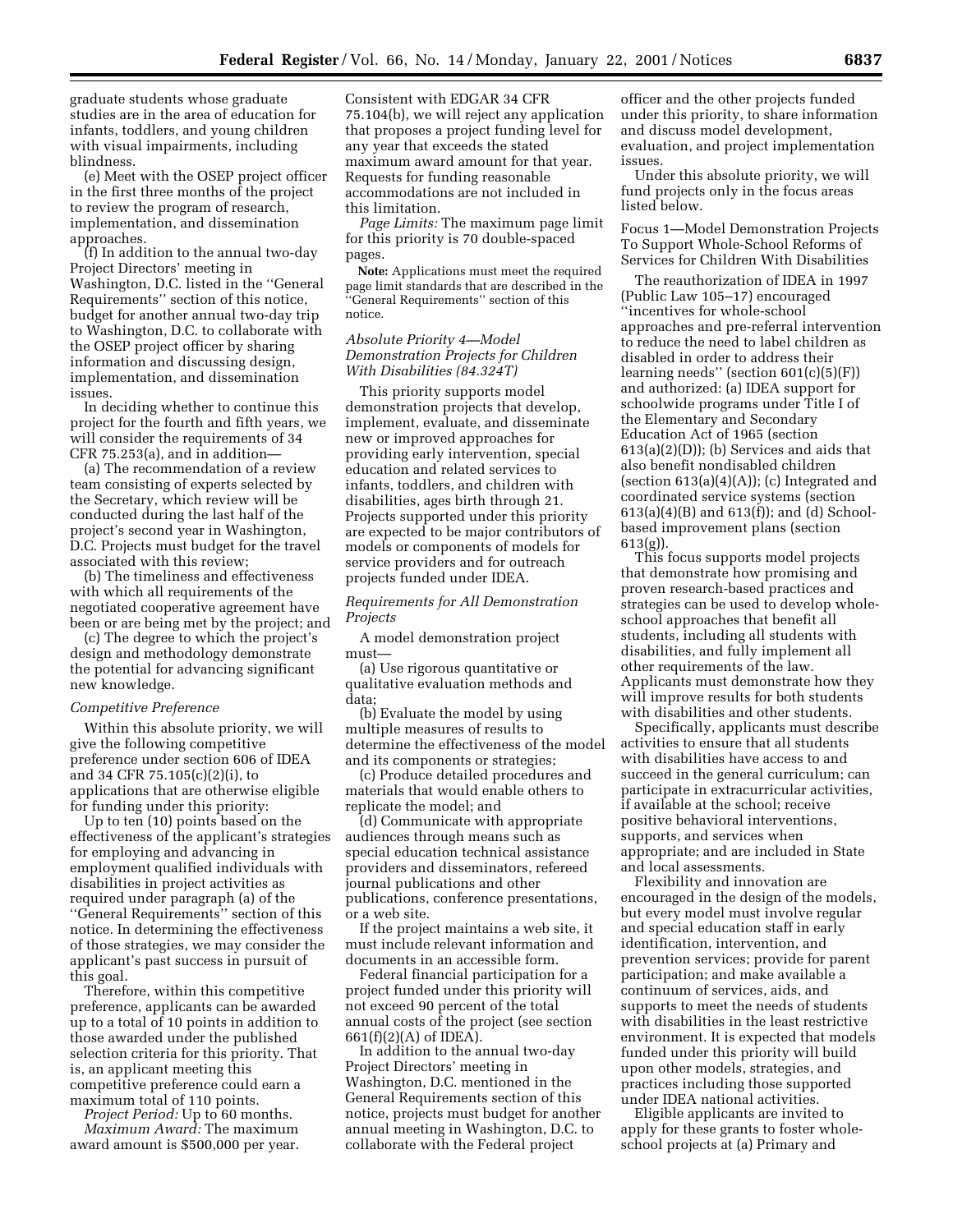elementary school, (b) middle and junior high school, or (c) high school levels. Regardless of who the project applicant is, a partnership between the LEA and an IHE or a private nonprofit organization must be demonstrated and maintained throughout the duration of the project. Applicants are required to collaborate with existing OSEP technical assistance centers and evaluation efforts throughout the course of the project.

Applicants must specify at least one school building, at each grade range addressed in the project, that will participate in the model demonstration project throughout the duration of the grant. Further, the LEA or consortium of an LEA and an IHE or a private nonprofit organization must agree to share evaluation data (with protections for anonymity of subjects) on student achievement and project effectiveness with OSEP-sponsored activities, which will synthesize research and evaluation information across the grantees. In addition projects must ensure and demonstrate how they will monitor and document challenges and progress throughout the project.

Projects funded under this priority must schedule one trip, annually to Washington, D.C. (as specified in the ''General Requirements'' section of this notice), one trip, annually to Washington, D.C. (as specified in the ''Requirements for All Demonstration Projects'' section of this notice), and an additional meeting to take place by the end of the first month of the project.

We intend to make approximately 15 awards under this priority. Each of the three grade ranges will be represented in the awards with at least three awards at each level.

*Maximum Award:* Projects will be funded for up to 48 months. The maximum award amount is \$150,000 (exclusive of any matching funds) during each of the first two 12-month funding periods, and \$75,000 (exclusive of any matching funds) during each of the two remaining 12-month funding periods. Consistent with EDGAR 34 CFR 75.104(b), we will reject any application that proposes a project funding level for any year that exceeds the stated maximum award amount for that year. Requests for funding reasonable accommodations are not included in this limitation.

*Page Limits:* The maximum page limit for this focus area is 50 double-spaced pages.

**Note:** Applications must meet the required page limit standards that are described in the ''General Requirements'' section of this notice.

Focus 2—Strengthening Childcare Infrastructures for Infants, Toddlers, and Preschoolers With Disabilities From Underserved Families and Communities

This focus supports model projects that demonstrate new or innovative childcare models that address the developmental needs of infants, toddlers, and preschoolers with disabilities. In addition to identifying and supporting underserved children with disabilities and their families, projects must address the special and individualized intervention needs of young children without resulting in the removal of children from inclusive settings and typical experiences. To maximize sustainability of change, projects must incorporate multiple formal and informal service delivery systems that have evolved in a community over the years, when identifying and addressing challenges that contribute to uneven service provision.

Challenges addressed under this focus area may include, but are not limited to, one or more of the following:

(a) The lack of available mental health services for children under age 6;

(b) Adverse environmental home or community conditions;

(c) Cultural differences between service providers and families;

(d) Differences between what child care programs offer and what families of young children with disabilities or atrisk for disabilities need or want;

(e) Children living with mentally ill family members;

(f) Children with complex medical concerns; and

(g) Children in families dealing with the stresses of poverty, substance abuse, or violence.

Measurements of model effectiveness should assess multiple influences longitudinally when reporting impact of community, family, and individual intervention variables on child development. Child competence measures should include observational measures of a child's underlying processing and executive functioning over time vis-a-vis the interventions received. In addition to measuring multi-level impact, models should examine whether the interventions can be implemented as planned, whether the participants for whom the program is designed actually participated, and how much the program costs.

Projects funded under this focus must schedule one trip, annually to Washington, D.C. (as specified in the ''General Requirements'' section of this notice), one trip, annually to Washington, D.C. (as specified in the

''Requirements for All Demonstration Projects'' section of this notice), and an additional meeting to take place at the beginning of year one, to identify collaborations across sites that can result in increased sample sizes, and planned variations of critical variables, interventions, and outcomes.

We intend to make approximately 3 awards under this focus area.

*Maximum Award:* The maximum award amount is \$180,000 (exclusive of any matching funds) per year. Consistent with EDGAR 34 CFR 75.104(b), we will reject any application that proposes a project funding level for any year that exceeds the stated maximum award amount for that year. Requests for funding reasonable accommodations are not included in this limitation.

*Page Limits:* The maximum page limit for this focus is 50 double-spaced pages.

**Note:** Applications must meet the required page limit standards that are described in the ''General Requirements'' section of this notice.

Focus 3—Agency Participation in Transition

This focus area supports model projects that demonstrate new or improved approaches to participation and successful interagency collaboration in transition planning.

Projects must:

(a) Involve collaboration between multiple systems, such as education, vocational rehabilitation, workforce development, employer organizations, community networks, health, youth and adult service agencies, and other relevant agencies.

(b) Improve transitions between systems and eliminate service disruptions, including waiting lists for students exiting school; and

(c) Demonstrate that student Individualized Education Programs (IEP's) are based on students' interests, preferences, and needs and include, as appropriate, a statement of interagency responsibilities and any needed linkages. The linkages must include, as appropriate, postschool environments such as postsecondary schools, employment, adult service programs, and local One-Stop Career Centers created under the Workforce Investment Act.

Projects funded under this focus must schedule one trip, annually to Washington, D.C. (as specified in the ''General Requirements'' section of this notice), one trip, annually to Washington, D.C. (as specified in the ''Requirements for All Demonstration Projects'' section of this notice), and an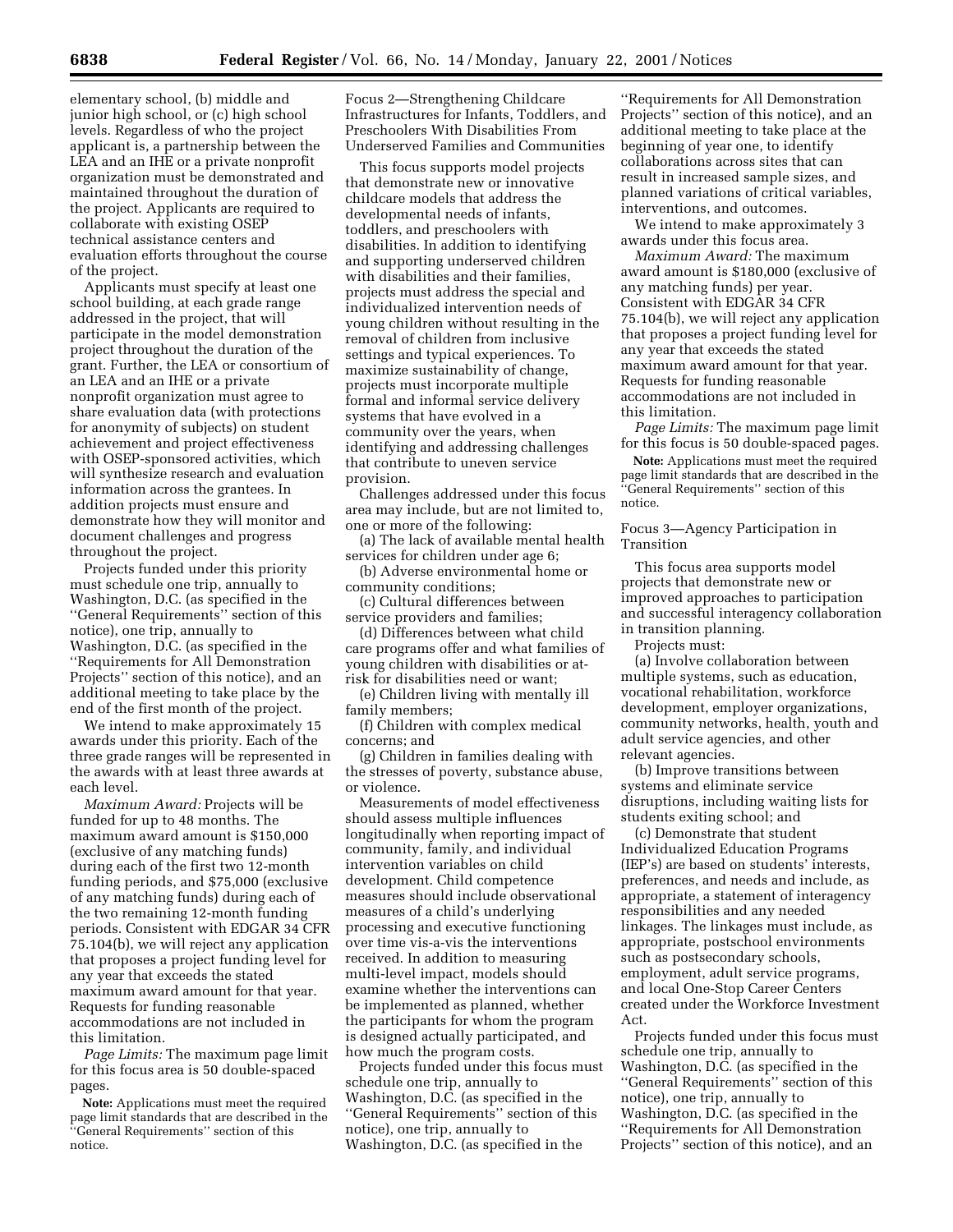additional meeting to take place by the end of the first month of the project.

We intend to make approximately 3 awards under this focus area.

*Maximum Award:* The maximum award amount is \$180,000 (exclusive of any matching funds) per year. Consistent with EDGAR 34 CFR 75.104(b), we will reject any application that proposes a project funding level for any year that exceeds the stated maximum award amount for that year. Requests for funding reasonable accommodations are not included in this limitation.

*Page Limits:* The maximum page limit for this focus is 50 double-spaced pages.

**Note:** Applications must meet the required page limit standards that are described in the ''General Requirements'' section of this notice.

## *Competitive Preference for All Focus Areas*

Within this absolute priority, we will give the following competitive preference under section 606 of IDEA and 34 CFR 75.105(c)(2)(i), to applications that are otherwise eligible for funding under this priority:

Up to ten (10) points based on the effectiveness of the applicant's strategies for employing and advancing in employment qualified individuals with disabilities in project activities as required under paragraph (a) of the ''General Requirements'' section of this notice. In determining the effectiveness of those strategies, we may consider the applicant's past success in pursuit of this goal.

Therefore, for purposes of this competitive preference, applicants can be awarded up to a total of 10 points in addition to those awarded under the published selection criteria for this priority. That is, an applicant meeting this competitive preference could earn a maximum total of 110 points.

*Project Period for All Focus Areas:* Up to 48 months.

### *Absolute Priority 5—Improving Postschool Outcomes: Identifying and Promoting What Works (84.324W)*

With the passage of the Education of the Handicapped Act Amendments of 1983, a Federal initiative was begun to assist high school youth with disabilities in achieving their goals for adult life, including postsecondary education, continuing education, competitive employment, and independent living. This process, known as secondary transition, has continued to be defined and developed in legislation, research, and practice. To a large extent, it has been the impetus for the shift in special education from

an emphasis on process to one of achieving better results for children with disabilities. The Office of Special Education Programs (OSEP) has funded approximately 500 secondary transition projects since 1984 to develop, refine and validate effective practices and programs.

*Priority:* The purpose of this priority is to improve results for secondary-aged youth with disabilities by at a minimum, synthesizing, analyzing, and disseminating information in each of three areas:

- —Improving academic results;
- —Secondary transition practice; and —Dropout prevention and intervention, including factors associated with early school exit for students with disabilities.
	- The project must—

(a) Synthesize the professional literature on each area. In conducting its syntheses, the project must:

(1) Develop a conceptual framework around which research questions will be posed and the synthesis conducted. Develop these research questions with input from potential consumers of the synthesis to enhance the usability and validity of the findings. Consumers include technical assistance providers, policymakers, educators, other relevant practitioners, individuals with disabilities, and parents;

(2) Identify and implement rigorous social science methods for synthesizing the professional knowledge base (including but not limited to, integrative reviews (Cooper, 1982), best-evidence synthesis (Slavin, 1989), meta-analysis (Glass, 1977), multi-vocal approach (Ogawa & Malen, 1991), and National Institute of Mental Health consensus development program (Huberman, 1977);

(3) Implement procedures for locating and organizing the extant literature and ensure that these procedures address and guard against potential threats to the integrity of each synthesis, including the generalization of findings;

(4) Establish criteria and procedures for judging the appropriateness of each synthesis;

(5) Meet with OSEP to review the project's methodological approach for conducting the synthesis prior to initiating the synthesis;

(6) Analyze and interpret the professional knowledge base, including identification of general trends in the literature, points of consensus and conflicts among findings, and areas of evidence where the literature base is lacking. The interpretation of the literature base must address the contributions of the findings for

improving policy, academic supports, transition practices, and dropout prevention and intervention;

(7) Submit a draft report of the synthesis in each of the three focus areas, and based on review by OSEP staff, potential consumers, revise and submit a final report to OSEP and the Secondary Education and Transition Technical Assistance Center (SETAC) for dissemination to the field.

(b) Conduct an analysis of each of the three areas to identify effective approaches and practices derived from model demonstration projects (including, but not limited to, projects funded by OSEP, the Rehabilitation Services Administration (RSA), the National Institute on Disability and Rehabilitation Research (NIDRR), the Office of Postsecondary Education (OPE), the Office of Education Research and Improvement (OERI), and the Office of Vocational and Adult Education (OVAE).

In conducting its analyses, the project must:

(1) Identify the relevant projects for each analysis. Describe and implement procedures for locating and organizing relevant information on the individual projects, including sampling techniques, if appropriate;

(2) Articulate a research-based conceptual framework to guide the selection of variables to be examined within and across projects, including demographics, target population, purpose, activities, outcomes, and barriers. Pose research questions around which the analysis will be conducted. Develop these questions with input from potential consumers of the information to enhance the usability and validity of the research findings. Consumers include technical assistance providers, policymakers, researchers, educators, other relevant practitioners, individuals with disabilities, and parents;

(3) Meet with OSEP and the OSERS transition work group to review the project's research questions and methodological approach for conducting the analysis prior to initiation;

(4) Analyze and interpret the findings of the analysis, including similarities and differences among project goals, activities, staffing and costs; points of consensus and conflict among the findings or outcomes of the demonstrations; and the characteristics of model programs that hold significant promise for the field based on outcome data. In addition, the analysis must link to the synthesis on this topic and provide for the future policy formulation, practice implementation, and research priorities; and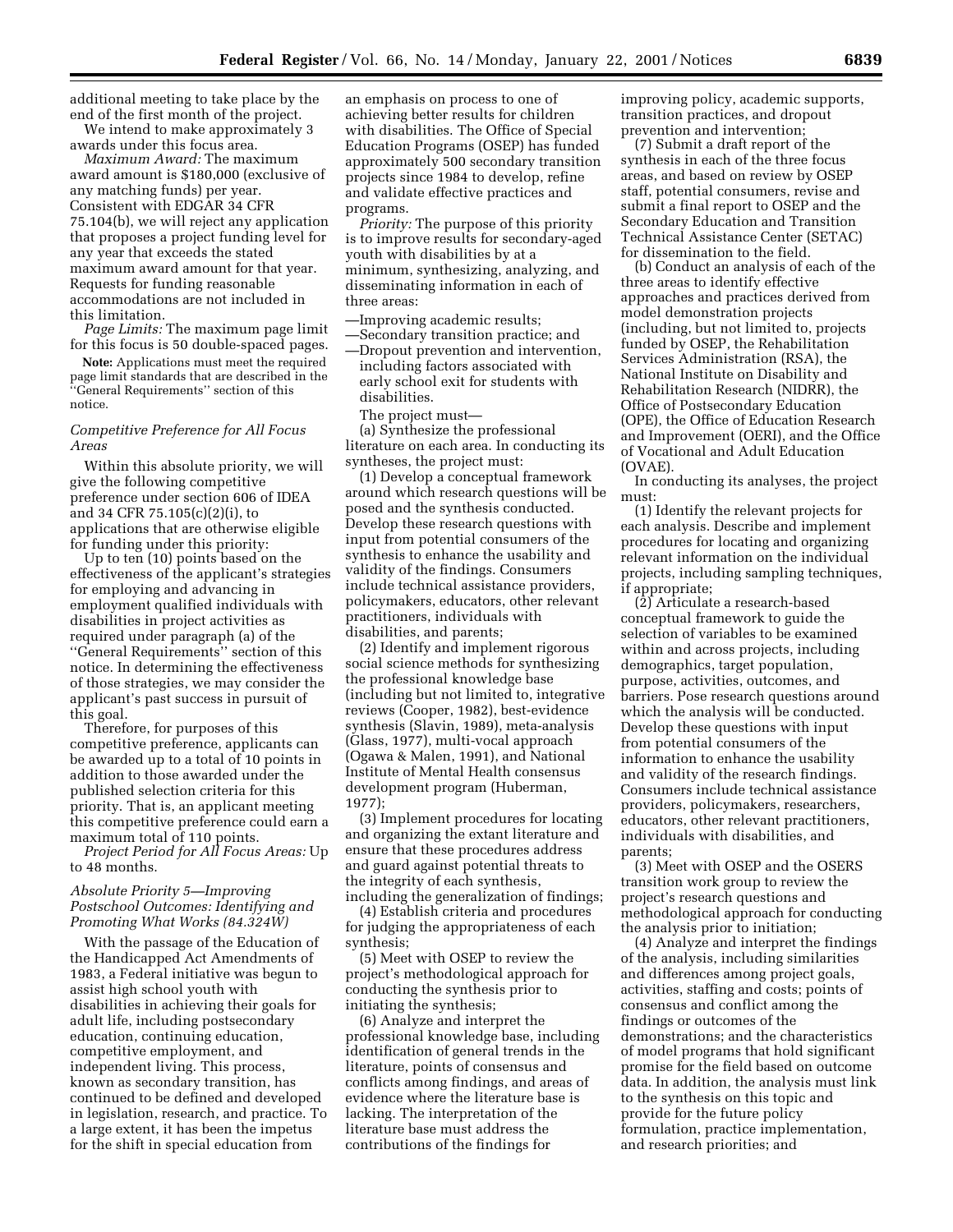(5) Submit a draft report of the analysis in each of the focus areas, and based on reviews by OSEP staff and potential consumers, revise, and submit a final report to OSEP and SETAC for dissemination and publication to inform policy and practice.

(c) Disseminate results of the project by collaborating with SETAC.

In addition to the annual two-day Project Directors' meeting in Washington, D.C. listed in the ''General Requirements'' section of this notice, projects must budget for another meeting each year in Washington, D.C. with OSEP to share information and discuss project implementation issues.

#### *Competitive Preferences*

Within this absolute priority, we will give the following competitive preference under section 606 of IDEA and 34 CFR 75.105(c)(2)(i), to applications that are otherwise eligible for funding under this priority:

Up to ten (10) points based on the effectiveness of the applicant's strategies for employing and advancing in employment qualified individuals with disabilities in project activities as required under paragraph (a) of the ''General Requirements'' section of this notice. In determining the effectiveness of those strategies, we may consider the applicant's past success in pursuit of this goal.

Therefore, for purposes of this competitive preference, applicants can be awarded up to a total of 10 points in addition to those awarded under the published selection criteria for this priority. That is, an applicant meeting this competitive preference could earn a maximum total of 110 points.

*Project Period:* Up to 36 months.

*Maximum Award:* The maximum award amount is \$600,000 per year. Consistent with EDGAR 34 CFR 75.104(b), we will reject any application that proposes a project funding level for any year that exceeds the stated maximum award amount for that year. Requests for funding reasonable accommodations are not included in this limitation.

*Page Limit:* The maximum page limit for this priority is 70 double-spaced pages.

**Note:** Applications must meet the required page limit standards that are described in the ''General Requirements'' section of this notice.

## **Special Education—Technical Assistance and Dissemination To Improve Services and Results for Children With Disabilities [CFDA 84.326]**

*Purpose of Program:* The purpose of this program is to provide technical assistance and information, through such mechanisms as institutes, Regional Resource Centers, clearinghouses, and programs that support States and local entities in building capacity, to improve early intervention, educational, and transitional services and results for children with disabilities and their families, and address systemic-change goals and priorities.

*Applicable Regulations:* (a) The Education Department General Administrative Regulations (EDGAR) in 34 CFR parts 74, 75, 77, 79, 80, 81, 82, 85, 86, 97, 98, and 99; (b) The selection criteria for the priorities under this program are drawn from the EDGAR general selection criteria menu. The specific selection criteria for each priority are included in the funding application packet for the applicable competition.

**Note:** The regulations in 34 CFR part 86 apply to institutions of higher education only.

*Eligible Applicants:* State and local educational agencies, institutions of higher education, other public agencies, private nonprofit organizations, outlying areas, freely associated States, Indian tribes or tribal organizations, and forprofit organizations.

*Priority:* Under section 685 of IDEA and 34 CFR 75.105(c)(3) we consider only applications that meet the following priorities:

## *Absolute Priority 1—National Clearinghouse on Postsecondary Education (84.326H)*

*Priority:* This priority will support a National Clearinghouse on Postsecondary Education for Individuals with Disabilities. The Clearinghouse must—

(a) Collect and disseminate information on the following:

(1) Legislation affecting individuals with disabilities entering and participating in education and training programs after high school;

(2) Policies, procedures, support services (including assistive technology and adaptations), and other resources available or recommended to facilitate the postsecondary education of individuals with disabilities;

(3) Available resources and support services in postsecondary settings that include, or can be adapted to include individuals with disabilities; and

(4) Sources of financial aid for the postsecondary education and training of individuals with disabilities.

(b) Develop and disseminate a set of materials designed specifically to help prepare students with disabilities for transition to postsecondary education. Audiences for these materials should include vocational rehabilitation counselors, secondary guidance counselors, transition specialists, general and special education teachers, secondary career center and school-towork staff, staff from Federally funded transition and postsecondary projects, such as, GEAR-UP, 21st Century Schools and TRIO, and students with disabilities and their families.

(c) Identify areas, in addition to those specified in paragraphs (a) and (b), in which information is needed and provide information in those areas;

(d) Develop a coordinated network of professionals, appropriate organizations, secondary and postsecondary education associations, institutions of higher education, mass media, other clearinghouses, and governmental agencies at the Federal, State, and local levels for purposes of disseminating information, promoting awareness of issues related to the postsecondary education of individuals with disabilities, and referring individuals who request information to appropriate resources;

(e) Respond to requests for information from individuals with disabilities, their parents, and professionals in secondary and postsecondary settings, education, vocational rehabilitation, and others who work with such individuals, so that persons may make informed decisions about postsecondary education and training. All information requests should be solicited and responses disseminated through multiple vehicles, accessible to individuals with disabilities. Such vehicles must include a toll free telephone number, a World Wide Web site, and electronic and regular mail. Technologies, such as CD– ROM and listservs should also be considered for information dissemination. Word Wide Web-based delivery of information must be maintained and updated on a regular basis.

(f) Link with other Federally supported technical assistance projects concerned with the transition of students with disabilities from secondary to postsecondary settings, in collecting, developing, and disseminating information. These should include projects funded by the U.S. Department of Education, Office of Special Education and Rehabilitative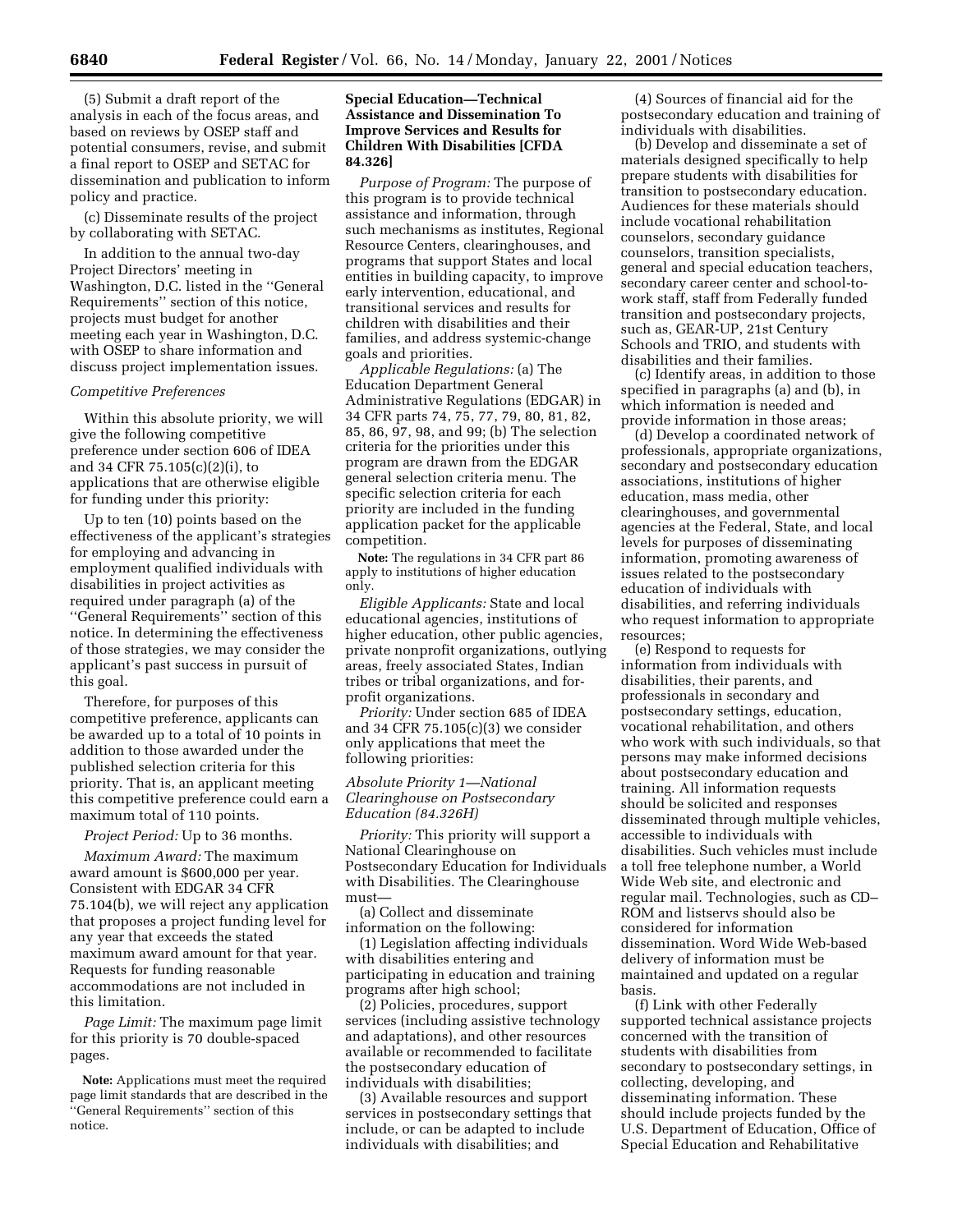Services such as the Parent Training and Information Centers (PTIs); the Centers for Independent Living (CILs); the Regional Resource Centers (RRCs); the National Center on Educational Outcomes; the IDEA Partnership Projects; the National Center for Secondary Education and Transition Technical Assistance Center (NCSET); the National Center on the Study of Postsecondary Education Supports (NCSPES); all of the Demonstration Projects to Ensure Students With Disabilities Receive a Quality Higher Education, funded through the U.S. Department of Education's Office of Postsecondary Education; Historically Black Colleges and Universities (HBCUs); and other minority institutions.

(g) Make information products available in accessible formats, and as appropriate, foreign languages.

(h) Work with the American Council on Education (ACE) to ensure the successful transition of materials and resources from the HEATH Resource Center to the newly funded postsecondary clearinghouse.

In deciding whether to continue this project for the fourth and fifth years, we will consider the requirements of 34 CFR 75.253(a), and in addition—

(a) The recommendation of a review team consisting of experts selected by the Secretary, which review will be conducted during the last half of the project's second year in Washington, D.C. Projects must budget for the travel associated with this review;

(b) The timeliness and effectiveness with which all requirements of the negotiated cooperative agreement have been or are being met by the project; and

(c) The degree to which the project's design and methodology demonstrate the potential for advancing significant new knowledge.

#### *Competitive Preference*

Within this absolute priority, we will give the following competitive preference under section 606 of IDEA and 34 CFR 75.105(c)(2)(i), to applications that are otherwise eligible for funding under this priority:

Up to ten (10) points based on the effectiveness of the applicant's strategies for employing and advancing in employment qualified individuals with disabilities in project activities as required under paragraph (a) of the ''General Requirements'' section of this notice. In determining the effectiveness of those strategies, we may consider the applicant's past success in pursuit of this goal.

Therefore, for purposes of this competitive preference, applicants can be awarded up to a total of 10 points in addition to those awarded under the published selection criteria for this priority. That is, an applicant meeting this competitive preference could earn a maximum total of 110 points.

*Project Period:* Up to 60 months. *Maximum Award:* The maximum award amount is \$500,000 per year. Consistent with EDGAR 34 CFR 75.104(b), we will reject any application that proposes a project funding level for any year that exceeds the stated maximum award amount for that year. Requests for funding reasonable accommodations are not included in this limitation.

*Page Limits:* The maximum page limit for this priority is 70 double-spaced pages.

**Note:** Applications must meet the required page limit standards that are described in the 'General Requirements'' section of this notice.

*Absolute Priority 2—National Technical Assistance Project for Infants, Toddlers, and Children Who Are Deaf-Blind (84.326T)*

#### *Background*

IDEA includes provisions designed to help ensure that each child with a disability is provided a high-quality individual program of services to meet their developmental and educational needs. For children who are deaf and blind to receive such services, intensive technical assistance must be afforded State and local educational agencies to appropriately address the special needs of these children. In addition, given the low-incidence nature of this population, many early intervention programs or educational agencies lack personnel with the training or experience to serve children who are deaf-blind. For these reasons, the following priority supports a project of national scope that provides specialized technical assistance regarding the provision of early intervention, special education, related services, and transitional services to children who are deaf-blind and their families.

*Priority:* This priority supports one national project that provides technical assistance, training, and information to State deaf-blind projects, families, model demonstration projects, and other agencies and organizations that are responsible for the provision of early intervention, special education, related services, and transitional services for infants, toddlers, and children who are deaf-blind.

The project must:

(a) Identify specific project goals, objectives, and activities in providing an

array of services to State projects, families, model demonstration projects, other agencies and organizations that are responsible for providing services to children who are deaf-blind.

(b) Assist State projects and agencies to facilitate local, regional, or State systemic change initiatives that include children who are deaf-blind.

(c) Assist State projects and agencies to increase the States' capacities to improve early intervention, special education, related services, and transitional services to improve outcomes for children who are deafblind and their families.

(d) Provide technical assistance, training, and information that focus on the implementation of research-based, effective practices that will result in improved capacity of States and LEAs in providing appropriate assessment, planning, placement, and services.

(e) Provide technical assistance, training, and information that focus on the implementation of IDEA specific to children who are deaf-blind and their families.

(f) Implement and maintain an assessment of the needs of individual States and the overall needs of States to determine the array, type, and intensity of technical assistance to be provided.

(g) Facilitate activities and enhance relationships that build the capacity of deaf-blind children and their families for advocacy, empowerment, and increased knowledge.

(h) Evaluate project goals, objectives, and activities to determine the effectiveness of project strategies and the overall impact of technical assistance.

(i) Collaborate with other Federal technical assistance projects and State agencies that provide early intervention, special education, related services, and transitional services through programs such as Developmental Disabilities, Vocational Rehabilitation, Centers for Independent Living, and Parent Training and Information Centers in the provision of technical assistance, training, and information sharing.

(j) Develop and disseminate materials and products to supplement technical assistance and training. These materials and products must be made available through an accessible Internet web site.

(k) Assist personnel training programs to work collaboratively to impact a greater number of teachers and paraprofessionals so that they can more effectively provide services to children who are deaf-blind.

(l) Gather, maintain, and analyze demographic information on children who are deaf-blind for the purpose of developing project priorities based on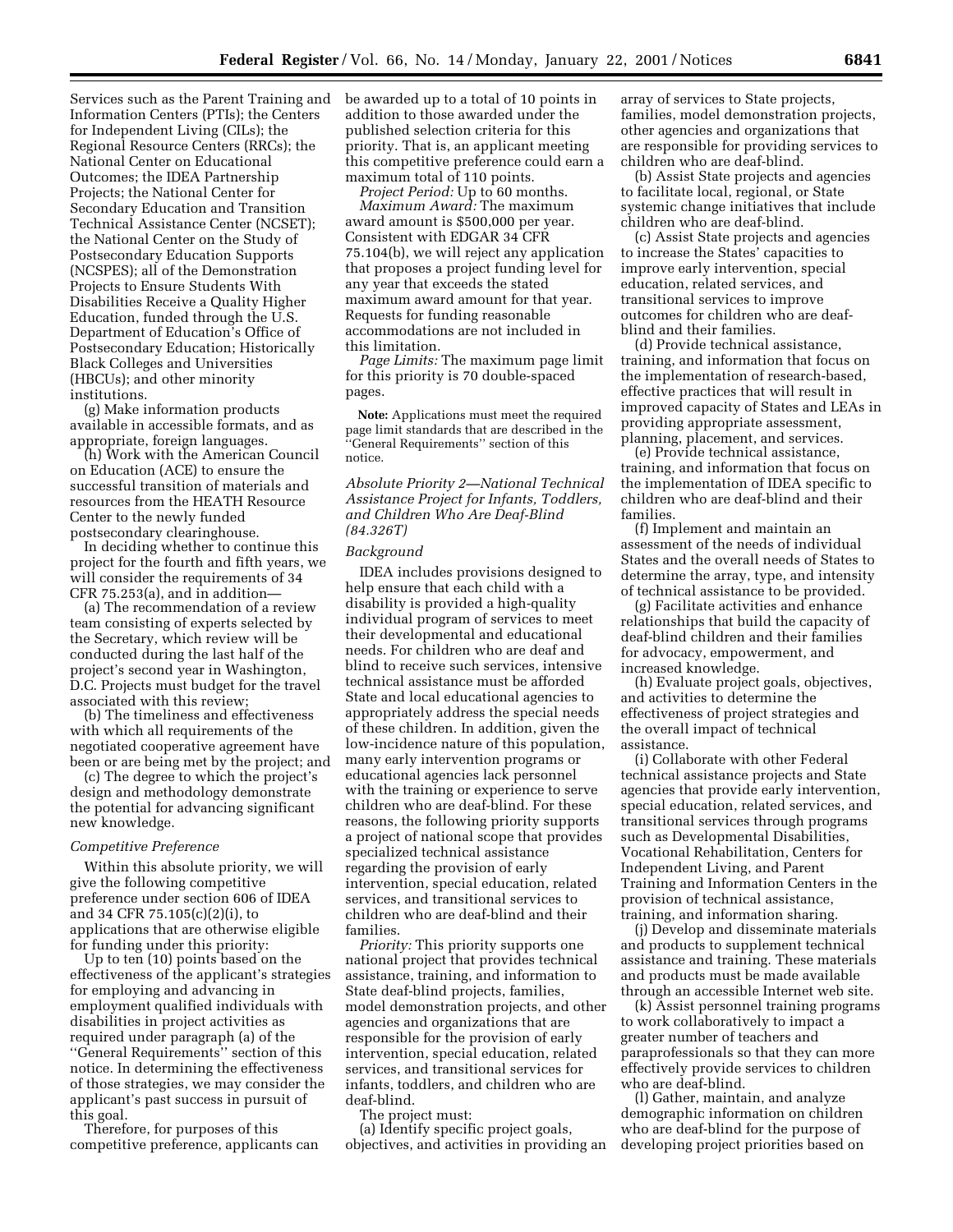data documenting the needs of these children.

(m) Assist OSEP in conducting the annual Project Directors' Meeting and other Federal initiatives.

(n) Develop and implement strategies to promote coordination among State and local agencies and organizations and children who are deaf-blind and their families specific to, but not limited to, the following:

(1) Early identification, assessment, placement and service provision;

(2) Alternate assessment as well as appropriate modifications and accommodations;

(3) Participation in the general curriculum and inclusion in natural environments;

(4) Access to appropriate and necessary assistive technology, including augmentative and alternative communication systems;

(5) Family-educator partnerships;

(6) Transition services including appropriate and timely assessment, planning, vocational training, interagency collaboration, and job placement and support;

(7) Consumer self-determination and self-advocacy; and

(8) Designing appropriate evaluation strategies for children who are deafblind.

(o) Establish and maintain an advisory committee to assist in promoting project activities. The committee must include at least one individual with deafblindness, one parent of a child with deaf-blindness, one representative of a State educational agency, and at least three professionals with training and experience in serving children with deaf-blindness, and other individuals representing appropriate agencies.

In deciding whether to continue this project for the fourth and fifth years, we will consider the requirements of 34 CFR 75.253(a), and in addition  $-$ 

(a) The recommendation of a review team consisting of experts selected by the Secretary, which review will be conducted during the last half of the project's second year in Washington, DC Projects must budget for the travel associated with this review;

(b) The timeliness and effectiveness with which all requirements of the negotiated cooperative agreement have been or are being met by the project; and

(c) The degree to which the project promotes best practices designed to demonstrate the potential for advancing significant new knowledge in the area of services to children who are deaf-blind.

## *Competitive Preference:*

Within this absolute priority, we will give the following competitive

preference under section 606 of IDEA and 34 CFR 75.105(c)(2)(i), to applications that are otherwise eligible for funding under this priority:

Up to ten (10) points based on the effectiveness of the applicant's strategies for employing and advancing in employment qualified individuals with disabilities in project activities as required under paragraph (a) of the ''General Requirements'' section of this notice. In determining the effectiveness of those strategies, we may consider the applicant's past success in pursuit of this goal.

Therefore, for purposes of this competitive preference, applicants can be awarded up to a total of 10 points in addition to those awarded under the published selection criteria for this priority. That is, an applicant meeting this competitive preference could earn a maximum total of 110 points.

*Project Period:* Up to 60 months. *Maximum Award:* The maximum award amount is \$1,700,000 per year. Consistent with EDGAR 34 CFR 75.104(b), we will reject any application that proposes a project funding level for any year that exceeds the stated maximum award amount for that year. Requests for funding reasonable accommodations are not included in this limitation.

*Page Limits:* The maximum page limit for this priority is 70 double-spaced pages.

**Note:** Applications must meet the required page limit standards that are described in the 'General Requirements'' section of this notice.

#### **Technology and Media Services for Individuals With Disabilities (CFDA 84.327)**

*Purpose of Program:* The purpose of this program is to promote the development, demonstration, and utilization of technology and to support educational media activities designed to be of educational value to children with disabilities. This program also provides support for some captioning, video description, and cultural activities.

*Applicable Regulations:* (a) The Education Department General Administrative Regulations (EDGAR) in 34 CFR parts 74, 75, 77, 79, 80, 81, 82, 85, 86, 97, 98, and 99; (b) The selection criteria for the priorities under this program are drawn from the EDGAR general selection criteria menu. The specific selection criteria for each priority are included in the funding application packet for the applicable competition.

**Note:** The regulations in 34 CFR part 86 apply to institutions of higher education only.

*Eligible Applicants:* State and local educational agencies; institutions of higher education; other public agencies; private nonprofit organizations; outlying areas; freely associated States; Indian tribes or tribal organizations; and forprofit organizations.

*Priority:* Under section 687 of IDEA and 34 CFR 75.105(c)(3), we consider only applications that meet the following priority:

# *Absolute Priority 1—Video Description (84.327C)*

## *Background*

This priority supports cooperative agreements to provide video description for national broadcast, satellite, and cable television programs. The purpose of this activity will be to describe television programs and videos in order to make television programming and videos accessible to children and adults who are blind or have low vision. The intent of this priority is to allow children who are blind or have low vision to engage in age appropriate activities that include the watching of television. Only educational, news, and informational television and videos may be described after September 30, 2001.

*Priority:* To be considered for funding under this priority, a project must —

(a) Include criteria that take into account the preference of consumers for particular topics of interest, the diversity of programs or videos available, and the contribution of these programs or videos to the general educational, social, and cultural experiences of individuals with visual disabilities;

(b) Identify and support a diverse consumer advisory group including parents and educators, that would meet at least annually;

(c) Identify the total number of hours and cost for each program to be described;

(d) Identify for each program or video to be described, the source and amount of any private or other public support, if any;

(e) Demonstrate the willingness of program providers to permit video description and distribution of their program or video; and

(f) Evaluate the effectiveness of the methods and technologies used in providing this service and the impact on intended populations.

Video descriptions produced under these awards must be provided on request to owners or rights holders of programming, and may be reformatted or otherwise adapted by them for future airings or other distributions.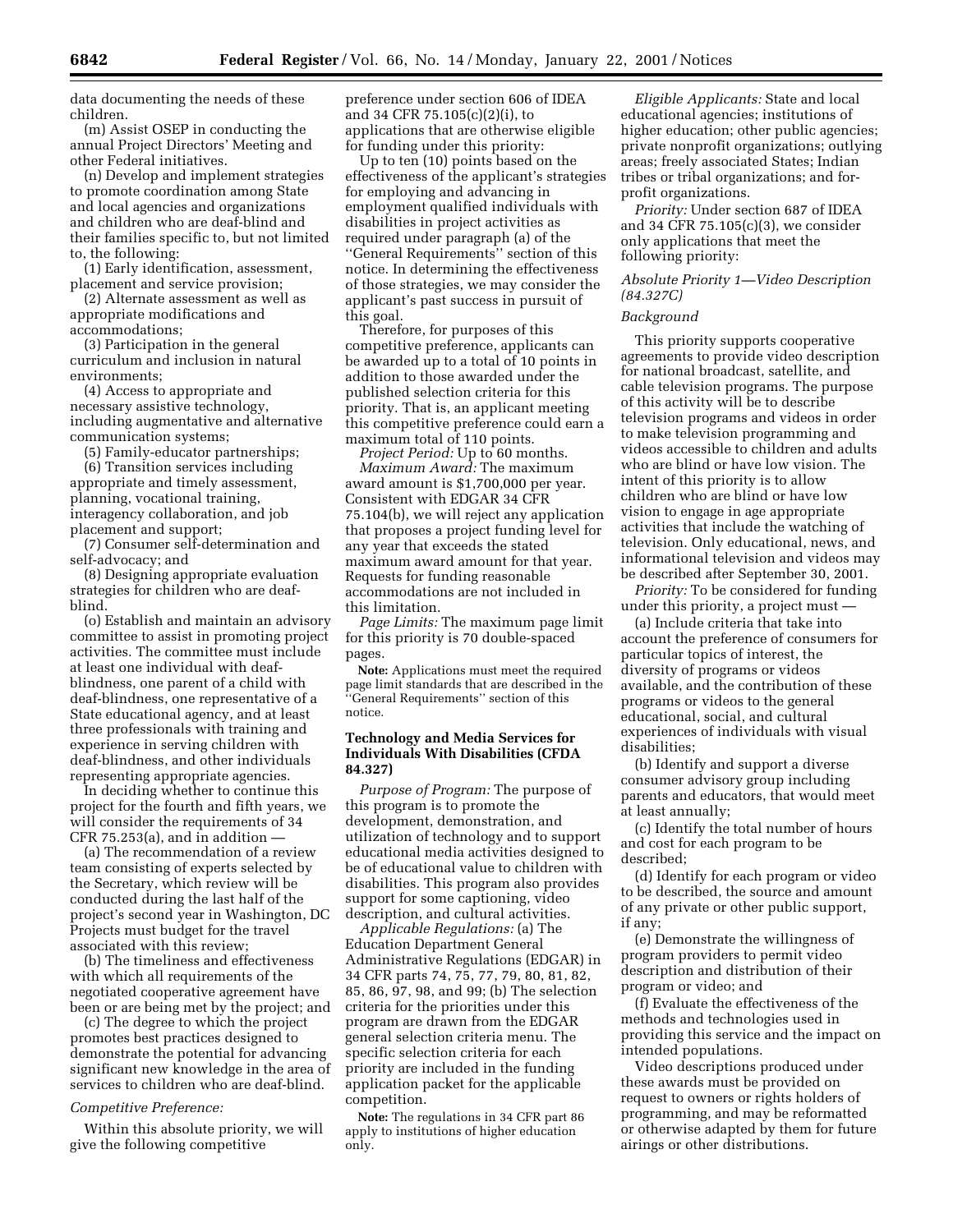# *Competitive Preference:*

Within this absolute priority, we will give the following competitive preference under section 606 of IDEA and 34 CFR 75.105(c)(2)(i), to applications that are otherwise eligible for funding under this priority:

Up to ten (10) points based on the effectiveness of the applicant's strategies for employing and advancing in employment qualified individuals with disabilities in project activities as required under paragraph (a) of the ''General Requirements'' section of this notice. In determining the effectiveness of those strategies, we may consider the applicant's past success in pursuit of this goal.

Therefore, for purposes of this competitive preference, applicants can be awarded up to a total of 10 points in addition to those awarded under the published selection criteria for this priority. That is, an applicant meeting this competitive preference could earn a maximum total of 110 points.

*Project Period:* Up to 36 months. *Maximum Award:* The maximum award amount is \$350,000 per year. Consistent with EDGAR 34 CFR 75.104(b), we will reject any application that proposes a project funding level for any year that exceeds the stated maximum award amount for that year. Requests for funding reasonable accommodations are not included in this limitation.

*Page Limits:* The maximum page limit for this priority is 50 double-spaced pages.

**Note:** Applications must meet the required page limit standards that are described in the ''General Requirements'' section of this notice.

## *Absolute Priority 2—Accessible Educational TV (84.327E)*

#### **Background**

This priority supports cooperative agreements to provide for the description and captioning of widely available, noncommercial, educational, and instructional programming that is suitable for use in the classroom and shown on broadcast, satellite, or basic cable television networks. Captioning provides a visual representation of the audio portion of the programming while video description provides a narrative of what takes place visually on the screen. This will allow children with disabilities in the areas of vision or hearing to engage in age appropriate activities that includes the watching of television. Only educational, news, and informational television and videos may be captioned or described after September 30, 2001.

*Priority:* To be considered for funding under this competition, a project must —

(a) Include criteria that takes into account the preference of educators, students, and parents for particular educational and instructional programs, the diversity of this type of programming available, and the contribution of this type of programming to the general educational experience of students who have disabilities in the areas of vision or hearing;

(b) Identify and support a diverse consumer advisory group, including parents and educators, that would meet at least annually;

(c) Identify the extent to which the programming is widely available;

(d) Identify the extent to which this commercial-free programming may be taped for later classroom use;

(e) Identify the total number of program hours to be made accessible and the cost per hour for captioning and description;

(f) Identify for each program to be made accessible, the source of any private or other public support, and the projected dollar amount of that support, if any;

(g) Demonstrate the willingness of program providers or owners of programs to permit and facilitate the quality captioning and description of their programs;

(h) Provide assurances from program providers or owners of programs stating the extent to which programs made accessible under this project will air, and will continue to air, without the need for reformatting or additional description;

(i) Evaluate the effectiveness of the methods and technologies used in providing this service and the impact on intended populations; and

(j) Conduct nationwide outreach activities that target the potential audience for this type of programming. To accomplish this objective, the applicant must employ multiple dissemination mechanisms and approaches, such as a user-friendly web site that incorporates hotlinks to other web sites such as the National Clearinghouse in order to further promote and inform the target audiences about the service. This web site must be fully accessible and customized to attract individuals from culturally and economically diverse backgrounds and individuals with disabilities, across varying age levels and professional experiences.

Captions and video descriptions produced under these awards must be provided on request to owners or rights holders of programming, and may be reformatted or otherwise adapted by them for future airings or other distributions.

#### *Competitive Preferences*

Within this absolute priority, we will award the following competitive preference, under 34 CFR  $75.105(c)(2)(i)$ : An additional 10 points to an applicant that proposes to include in the range of programs to be described and captioned at least 52 hours a year of programming originally broadcast in Spanish.

In addition, we will give the following competitive preference under section 606 of IDEA and 34 CFR 75.105(c)(2)(i), to applications that are otherwise eligible for funding under this priority:

Up to ten (10) points based on the effectiveness of the applicant's strategies for employing and advancing in employment qualified individuals with disabilities in project activities as required under paragraph (a) of the ''General Requirements'' section of this notice. In determining the effectiveness of those strategies, we may consider the applicant's past success in pursuit of this goal.

Therefore, for purposes of this competitive preference, applicants can be awarded up to a total of 20 points in addition to those awarded under the published selection criteria for this priority. That is, an applicant meeting this competitive preference could earn a maximum total of 120 points.

*Project Period:* Up to 36 months.

*Maximum Award:* The maximum award amount is \$225,000 per year. Consistent with EDGAR 34 CFR 75.104(b), we will reject any application that proposes a project funding level for any year that exceeds the stated maximum award amount for that year. Requests for funding reasonable accommodations are not included in this limitation.

*Page Limits:* The maximum page limit for this priority is 50 double-spaced pages.

**Note:** Applications must meet the required page limit standards that are described in the ''General Requirements'' section of this notice.

# *Absolute Priority 3—Open-Captioned Educational Media: Video Selection, Captioning, and Distribution (84.327N)*

## *Background*

This priority supports one cooperative agreement for the selection, acquisition, open-captioning, and distribution of media on a nonprofit free loan-basis, for use by students who are deaf or hard of hearing, parents of deaf or hard of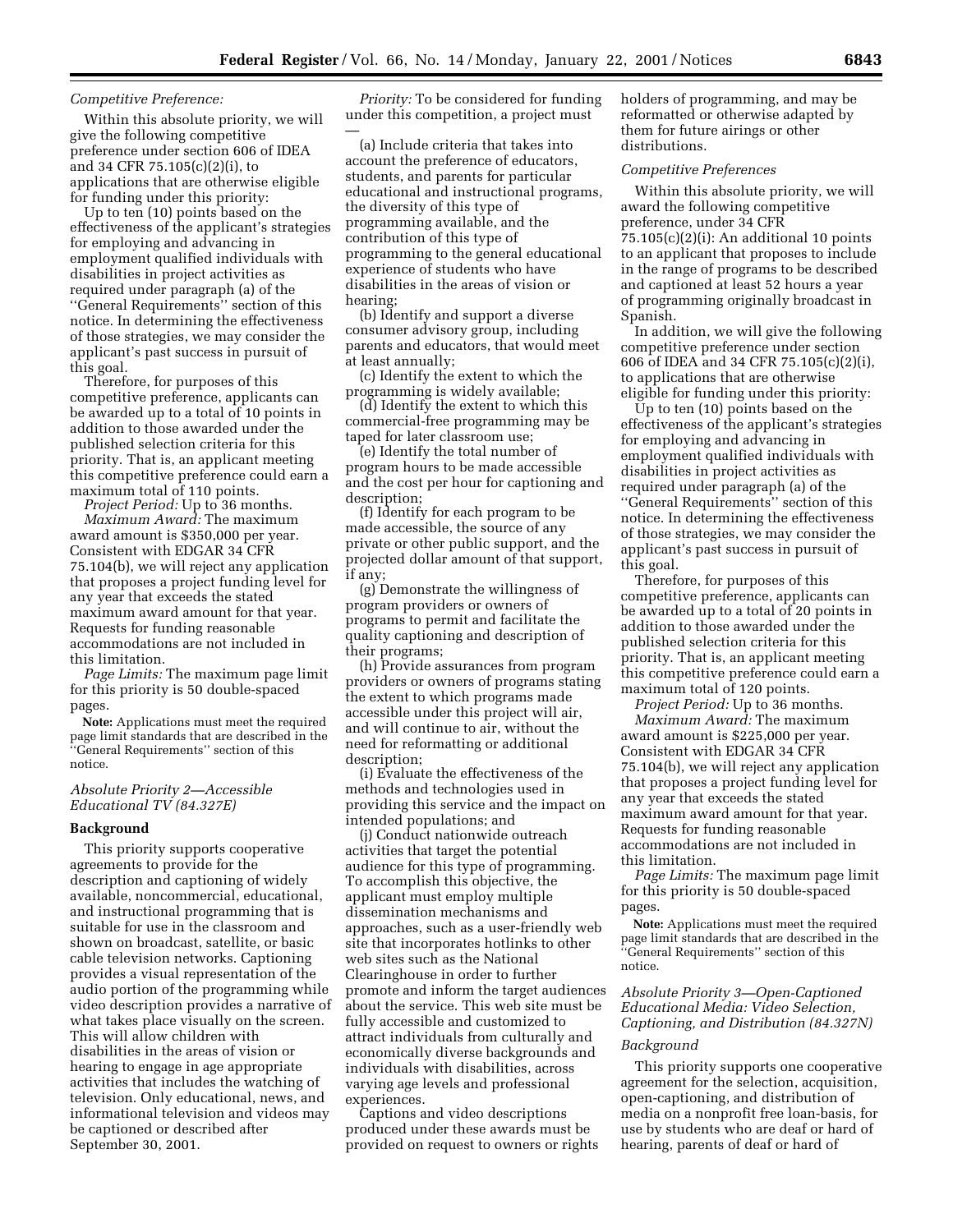hearing persons, individuals directly involved in activities promoting the advancement of individuals who are deaf or hard of hearing, and other individuals with disabilities in the United States. This priority would ensure that students and other individuals who are deaf or hard of hearing, as well as other individuals with disabilities, might benefit from the same media used to enrich the educational experiences of students and other individuals who do not have disabilities.

*Priority:* To be considered for funding under this priority, the project must:

(a) Develop strategies and procedures to be used in determining curricular needs of students who are deaf or hard of hearing in all types of school settings for captioned media;

(b) Obtain media from producers and distributors for screening, evaluation, and captioning. Select from titles submitted by evaluators those that closely match the curricular needs identified under paragraph (a) of this priority, taking into account the media most commonly used in school districts across the nation for students.

(c) Make arrangements with respective producers and distributors to purchase, caption, and distribute selected media, including distribution in alternate formats. Captioned masters must be made available to producers and distributors in an effort to promote the use of captioned media.

(d) For selected media purchased, have captions prepared by captioning agencies that meet guidelines for captioned media take into account the age and reading levels of the likely target audience.

(e) Establish guidelines to ensure even and maximum participation of captioning service providers in providing captions.

(f) Develop and implement quality control guidelines and procedures for checking media after it has been captioned, and procedures for training captioning agencies that express the desire to caption for the program.

(g) Prepare up to 300 copies of each title purchased for distribution through the distribution system. Twenty five percent of the annual acquisition also must be captioned in Spanish so those Latino students who are deaf or hard of hearing can have access to media.

(h) For selected videos to be used in classrooms, select and train writers to prepare lesson guides.

(i) Develop strategies and procedures to be implemented in operating a distribution system, consisting of local and regional depositories for distribution of captioned educational

media, and one central general interest and one central educational distribution center. Local and regional depositories may include State schools, public or private school systems, public libraries, colleges or universities, or other distribution points. The system must be computerized and allow electronic ordering, booking, and shipping of materials, including interdepository circulation of free loan captioned media. Explore and utilize alternate delivery methods (i.e., via CD Rom, Internet, or Satellite) of captioned media.

(j) Describe and establish computerized registration procedures, accessible via the Internet, that will be used to register eligible users, schedule captioned media retrieval, and track and record consumer feedback and usage information.

(k) Prepare, update, and distribute copies of a catalog listing all captioned media available under this project, including copies of lesson guides, as they become available. Both lesson guides and catalogs must be made available online.

(l) In years 2 and 4 of the award, convene a meeting of local and regional depository managers, librarians, and audiovisual and other personnel from State educational agencies for the purpose of training and planning. The year two meeting will be held at the project site and the year four meeting will be held in the Washington, D.C. Metropolitan area. Regional meetings of depository managers shall be held in years 1 and 3 of the project and shall coincide with meetings scheduled under paragraph (m). All dates should be coordinated with the Project Officer.

(m) Establish an advisory group of 7 members, which shall meet annually, consisting of video producers and distributors, captioning service providers, consumers of captioned media, parents of students with hearing impairments, public and private school administrators and educational personnel, and members from minority communities. This advisory group shall develop an evaluation program for incorporating the reactions and suggestions of users into the selection and captioning process, provide input regarding the impact on program activities and services, review effectiveness of the system and make recommendations to ensure maximum effectiveness. The Project Officer must approve committee membership. Format, agenda and dates of advisory group meetings shall require prior approval by the Project Officer. A set of recommendations for program enhancements recommended by the

advisory group shall be forwarded to the Department annually.

(n) Develop and maintain a comprehensive database containing information related to the availability of open and closed captioned media, information regarding the captioned media loan service, and captioning service providers and procedures for applying for free loan services. In addition, the project shall maintain a clearinghouse of information on the subject of captioning for use by consumers, agencies, corporations, businesses, and schools. All information should be accessible via the Internet.

In deciding whether to continue this project for the fourth and fifth years, we will consider the requirements of 34 CFR 75.253(a), and in addition—

(a) The recommendation of a review team consisting of experts selected by the Secretary, which review will be conducted during the last half of the project's second year in Washington, D.C. Projects must budget for the travel associated with this review; and

(b) The timeliness and effectiveness with which all requirements of the negotiated cooperative agreement have been or are being met by the project; and

## *Competitive Preference*

Within this absolute priority, we will give the following competitive preference under section 606 of IDEA and 34 CFR 75.105(c)(2)(i), to applications that are otherwise eligible for funding under this priority:

Up to ten (10) points based on the effectiveness of the applicant's strategies for employing and advancing in employment qualified individuals with disabilities in project activities as required under paragraph (a) of the ''General Requirements'' section of this notice. In determining the effectiveness of those strategies, we may consider the applicant's past success in pursuit of this goal.

Therefore, for purposes of this competitive preference, applicants can be awarded up to a total of 10 points in addition to those awarded under the published selection criteria for this priority. That is, an applicant meeting this competitive preference could earn a maximum total of 110 points.

*Project Period:* Up to 60 months. *Maximum Award:* The maximum award amount is \$3,350,000 per year. Consistent with EDGAR 34 CFR 75.104(b), we will reject any application that proposes a project funding level for any year that exceeds the stated maximum award amount for that year. Requests for funding reasonable accommodations are not included in this limitation.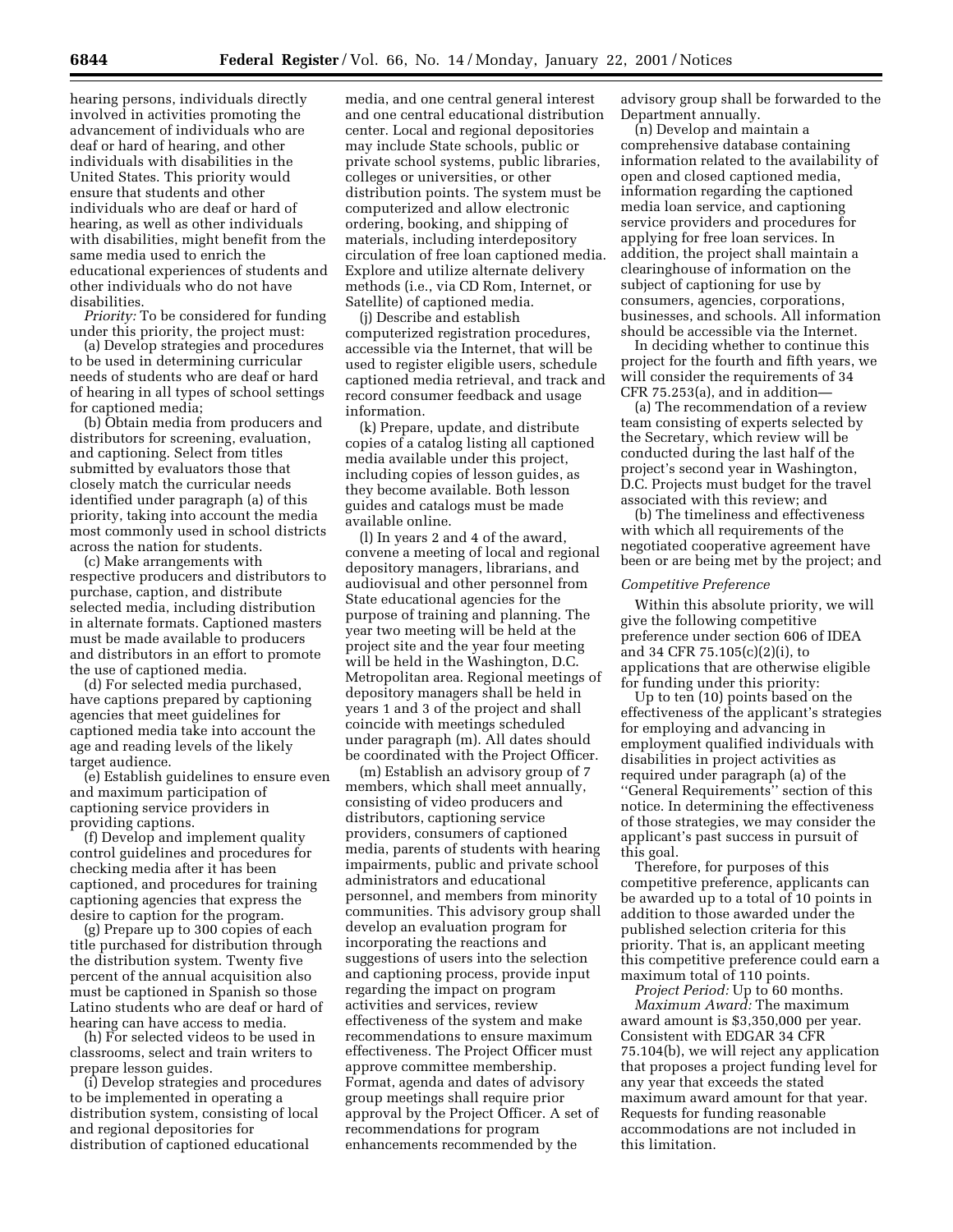*Page Limits:* The maximum page limit for this priority is 80 double-spaced pages.

**Note:** Applications must meet the required page limit standards that are described in the ''General Requirements'' section of this notice.

## *Absolute Priority 4—Closed Captioned Daytime Television Programs (84.327S)*

This priority supports cooperative agreements to continue and expand the variety of daytime television programming available nationally to individuals who are deaf or hard of hearing through captioning. Captioning provides a visual representation of the audio portion of television programming and enables children, young adults, and adults who are deaf or hard of hearing to engage in age-appropriate behavior with their nondisabled peers by participating in shared educational, social, and cultural experiences which include the watching of television. Federal funds may not be used to fund more than 65 percent of captioning costs in Year One of the project, no more than 60 percent of the captioning costs in year two, and no more than 55 percent in year three. For the purpose of this activity, program hours, or the costs of captioning associated with those programs, that are funded by promotional billboards shall not be considered as an in-kind cost, or a private sector match, for those Federal funds. Only educational, news, and informational television and videos may be captioned after September 30, 2001.

*Priority:* To be considered for funding under this priority, a project must—

(a) Include procedures and criteria for selecting programs for captioning that take into account the preference of consumers from diverse communities for particular daytime programs;

(b) Provide a backup system that will ensure quality captioning service;

(c) Identify and support a consumer advisory group, which would meet at least annually;

(d) Identify the total number of hours and the captioning cost per program hour for each of the programs captioned;

(e) Identify for each program to be captioned, the source, and amount of any private or other public support;

(f) Demonstrate the willingness of major national commercial broadcast or basic cable networks to permit and facilitate the quality captioning of their programs; and

(g) Implement procedures for monitoring the extent to which full and accurate captioning is provided and use this information to make refinements in captioning operations.

Captions produced under these awards must be provided on request to owners or rights holders of programming, including networks or syndicators and may be reformatted or otherwise adapted by them for future airings or other distributions.

#### *Competitive Preferences*

Within this absolute priority, we will award the following competitive preference, under 34 CFR 75.105(c)(2)(i): An additional 10 points to an applicant that proposes to include in the range of programs to be described and captioned at least 52 hours a year of programming originally broadcast in Spanish.

In addition, we will give the following competitive preference under section 606 of IDEA and 34 CFR 75.105(c)(2)(i), to applications that are otherwise eligible for funding under this priority:

Up to ten (10) points based on the effectiveness of the applicant's strategies for employing and advancing in employment qualified individuals with disabilities in project activities as required under paragraph (a) of the ''General Requirements'' section of this notice. In determining the effectiveness of those strategies, we may consider the applicant's past success in pursuit of this goal.

Therefore, for purposes of this competitive preference, applicants can be awarded up to a total of 20 points in addition to those awarded under the published selection criteria for this priority. That is, an applicant meeting this competitive preference could earn a maximum total of 120 points.

*Project Period:* Up to 36 months.

*Maximum Award:* The maximum award amount is \$200,000 per year. Consistent with EDGAR 34 CFR 75.104(b), we will reject any application that proposes a project funding level for any year that exceeds the stated maximum award amount for that year. Requests for funding reasonable accommodations are not included in this limitation.

*Page Limits:* The maximum page limit for this priority is 50 double-spaced pages.

**Note:** Applications must meet the required page limit standards that are described in the ''General Requirements'' section of this notice.

*Absolute Priority 5—Research Institute on the Use of Technology In Early Intervention (84.327X)*

### *Background*

Technology has shown great potential in supporting the growth and development of children. This is

particularly true with infants and toddlers with disabilities. The years from birth to three represent a pivotal stage in a child's life. During this period, young children make important gains in mobility, communication, social awareness, and cognitive understanding. It is also a period of time in which children's development is intrinsically tied to interaction with those who care for them. Technology has the potential to empower families and caregivers to provide the type of environment in which infants and toddlers with disabilities can reach their maximum potential for growth and learning.

The IDEA lists assistive technology devices and services as early intervention services that could be provided to meet the developmental needs of each child and the needs of their families relating to enhancing the child's development. These services are selected in collaboration with the parents and provided in conformity with an individualized family service plan (IFSP) (34 CFR 303.12(a)).

Section 602(1) of IDEA defines an assistive technology (AT) device as ''any item, piece of equipment, or product system, whether acquired commercially off the shelf, modified, or customized, that is used to increase, maintain, or improve functional capabilities of a child with a disability.'' According to Section 602(2), an assistive technology service means, ''any service that directly assists a child with a disability in the selection, acquisition, or use of an assistive technology device \* \* \*'' The law lists such services as evaluation, purchasing, selection, coordination with other interventions, and training for the child and family, as well as training or technical assistance for professionals.

Even though technology appears to hold great benefits for infants and toddlers with disabilities, the knowledge base on this topic is limited. Evidence of the use and effectiveness of assistive technology for this population is for the most part anecdotal and practitioner-oriented. Comprehensive research on the subject is scarce.

There is little argument that technology devices can help infants and toddlers with disabilities interact with their environment. Some useful AT devices could be off-the-shelf commercial items or materials that have been modified or adapted according to the specific needs of the child. Examples include head pointers, picture boards with symbols or pictures, and pull toys. More complex technologies may involve computers or electronics that often are specially ordered and fitted. Examples are electronic scooters,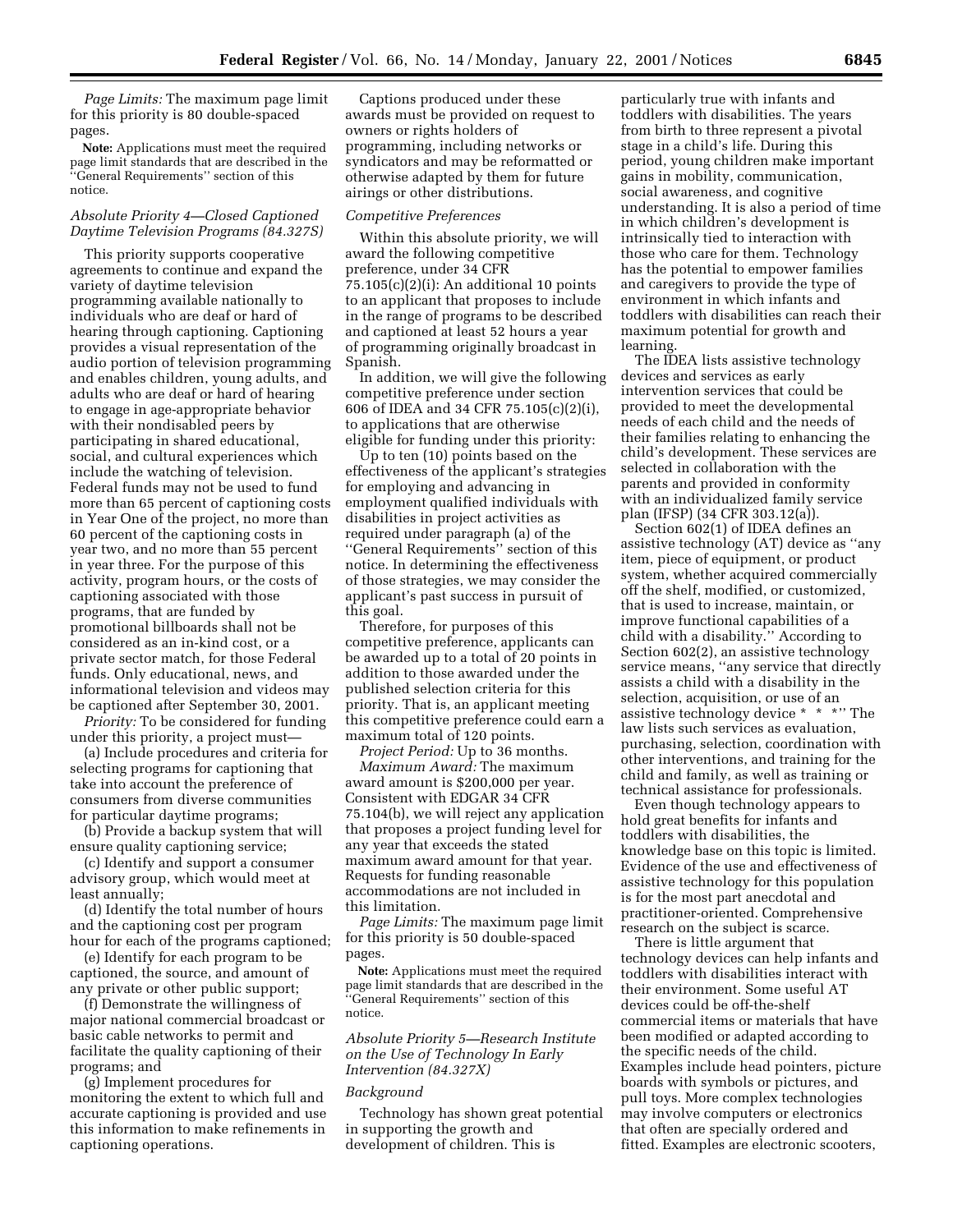drawing software, or a musical mat. Whatever device or application is chosen, it is important, that when considering the use of technology with young children, the professional involved goes beyond merely matching tools to the child's abilities and disabilities. The decision also should reflect the family's goals and be another tool in helping young children to grow and develop within the context of the family.

*Priority:* This priority is for a research institute to study the use of technology to enhance the development of infants and toddlers with disabilities ages birth to three years.

The Institute must:

(a) Select a range of settings within States reflecting diverse demographics;

(b) Use methodologies such as interviews, case studies, focus groups, reviews of records, observations, and policy analyses;

(c) Consider what factors enhance or impede decisionmaking, planning, acquisition, maintenance, and training in the use of technology;

(d) Answer, at a minimum, the following research questions:

(1) Prevalence: What percentage of infants and toddlers with disabilities use technology as part of their IFSP? What functions are these devices and services intended to perform for the individual child?

(2) Policy and Resources: What policies or guidelines and processes are in place to help the IFSP team make decisions about the use of technology? What resources are in place to finance the provision of technology? What mechanisms are in place to ensure leveraging of resources among appropriate agencies? How do early intervention programs acquire technology? How is the technology managed and maintained?

(3) Individualized decisionmaking: How are the child's needs for the technology evaluated? How does the IFSP team determine when a technology device or service is appropriate? How is the appropriate technology selected, designed, or adapted to the individual child?

(4) Training and Support: What training and technical assistance is available for service providers, caregivers, families, and other appropriate individuals regarding technology? Are structures in place to promote collaboration among appropriate agencies and service providers?

(e) Design and implement a dissemination approach that promotes the use of current knowledge and

ongoing research findings. In support of this approach, the Institute must:

(1) Develop links with appropriate Department of Education technical assistance providers to communicate research findings and distribute products;

(2) Develop a web site to link participating early intervention programs and to provide up-to-date information on findings;

(3) Prepare the research findings in formats that are useful for specific audiences, such as families, service providers, administrators, and policy makers;

(4) Meet with the OSEP project officer and appropriate OSEP staff within the first three months of the project to review the strategic work plan and the approach to dissemination;

(f) Fund at least three graduate students per year as research assistants who have concentrations in early childhood development, early intervention issues, and technology; and

(g) Budget for trips to Washington, DC (one trip during the first year of the project to meet and collaborate with U.S. Department of Education officials; one trip annually, as specified in the ''General Requirements'' section of this notice, to attend the two-day OSEP Research Project Directors' Conference; and one trip annually to attend the three-day Early Childhood Combined Conference).

In deciding whether to continue this project for the fourth and fifth years, we will consider the requirements of 34 CFR 75.253(a), and in addition—

(a) The recommendation of a review team consisting of experts selected by the Secretary, which review will be conducted during the last half of the project's second year in Washington, DC. Projects must budget for the travel associated with this review;

(b) The timeliness and effectiveness with which all requirements of the negotiated cooperative agreement have been or are being met by the project; and

(c) The degree to which the project's design and methodology demonstrate the potential for advancing significant new knowledge.

#### *Competitive Preference*

Within this absolute priority, we will give the following competitive preference under section 606 of IDEA and 34 CFR 75.105(c)(2)(i), to applications that are otherwise eligible for funding under this priority:

Up to ten (10) points based on the effectiveness of the applicant's strategies for employing and advancing in employment qualified individuals with disabilities in project activities as

required under paragraph (a) of the ''General Requirements'' section of this notice. In determining the effectiveness of those strategies, we may consider the applicant's past success in pursuit of this goal.

Therefore, for purposes of this competitive preference, applicants can be awarded up to a total of 10 points in addition to those awarded under the published selection criteria for this priority. That is, an applicant meeting this competitive preference could earn a maximum total of 110 points.

*Project Period:* Up to 60 months. *Maximum Award:* The maximum award amount is \$500,000 per year. Consistent with EDGAR 34 CFR 75.104(b), we will reject any application that proposes a project funding level for any year that exceeds the stated maximum award amount for that year. Requests for funding reasonable accommodations are not included in this limitation.

*Page Limits:* The maximum page limit for this priority is 70 double-spaced pages.

**Note:** Applications must meet the required page limit standards that are described in the ''General Requirements'' section of this notice.

*For Applications Contact:* Education Publications Center (ED Pubs), P.O. Box 1398, Jessup, Maryland 20794–1398. Telephone (toll free): 1–877–4ED–Pubs (1–877–433–7827). FAX: 301–470–1244. Individuals who use a telecommunications device for the deaf (TDD) may call (toll free) 1–877–576– 7734.

You may also contact Ed Pubs via its Web site (http://www.ed.gov/pubs/ edpubs.html) or its E-mail address (edpubs@inet.ed.gov).

*For Further Information Contact:* Grants and Contracts Services Team, U.S. Department of Education, 400 Maryland Avenue, SW., room 3317, Switzer Building, Washington, DC 20202–2550. Telephone: (202) 260– 9182.

If you use a TDD you may call the Federal Information Relay Service (FIRS) at 1–800–877–8339.

Individuals with disabilities may obtain this document in an alternative format (*e.g.,* Braille, large print, audiotape, or computer diskette) on request to the contact persons listed in the preceding paragraph.

Individuals with disabilities may obtain a copy of the application package in an alternative format by contacting the Department as listed above. However, the Department is not able to reproduce in an alternative format the standard forms included in the application package.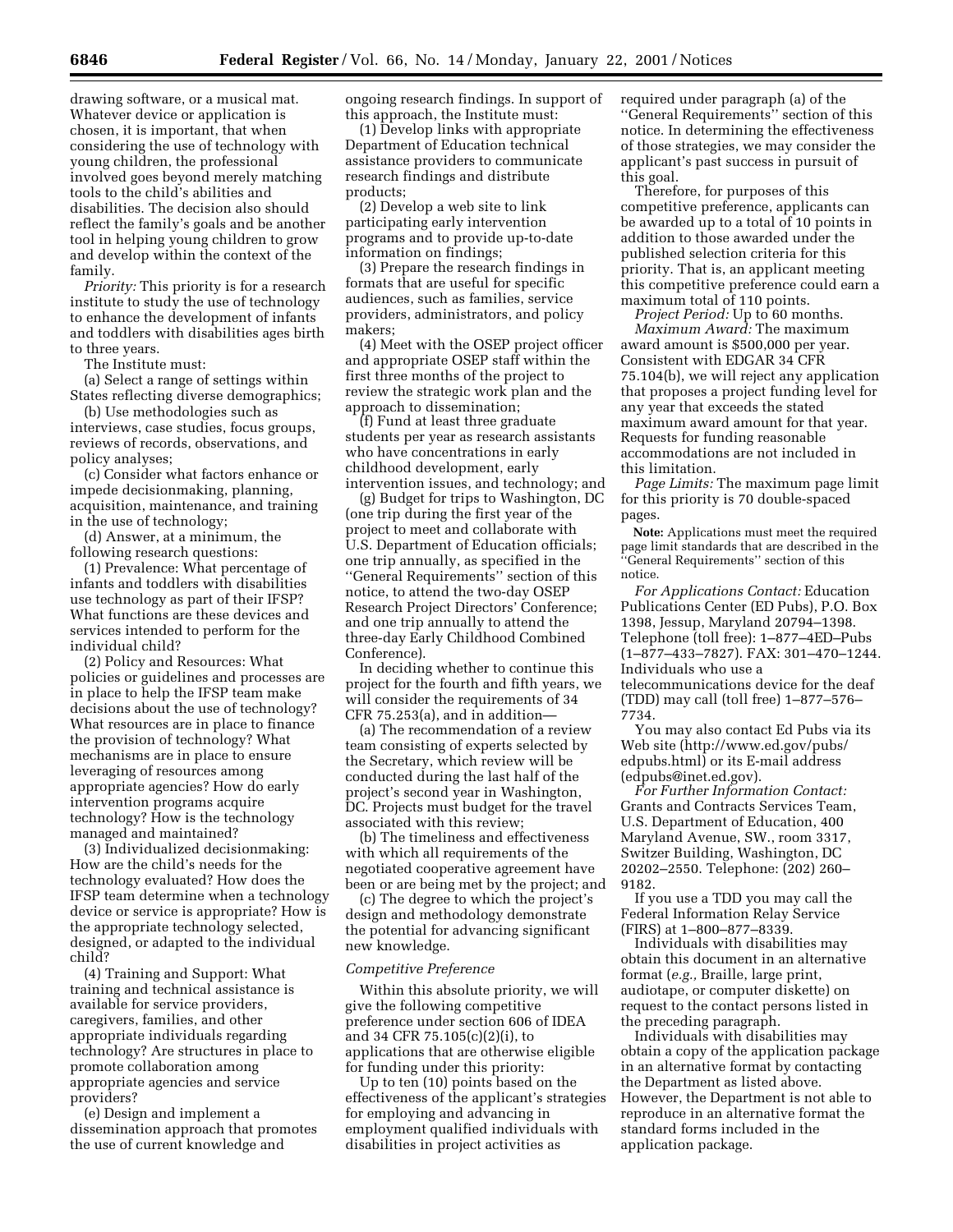#### **Intergovernmental Review**

All programs in this notice (except for the Research and Innovation to Improve Services and Results for Children with Disabilities Program) are subject to the requirements of Executive Order 12372

and the regulations in 34 CFR Part 79. The objective of the Executive Order is to foster an intergovernmental partnership and a strengthened federalism by relying on processes developed by State and local governments for coordination and

review of proposed Federal financial assistance.

In accordance with the order, we intend this document to provide early notification of the Department's specific plans and actions for those programs.

| CFDA No. and name                                                                                                                              | Applications<br>available | Application<br>deadline<br>date | Deadline for<br>intergovern-<br>mental<br>review | Maximum<br>award (per<br>year) | Project period               | Page limit** | Estimated<br>number of<br>awards |
|------------------------------------------------------------------------------------------------------------------------------------------------|---------------------------|---------------------------------|--------------------------------------------------|--------------------------------|------------------------------|--------------|----------------------------------|
| 84.324D Directed<br>Research                                                                                                                   | 01/19/01                  | 03/02/01                        |                                                  | \$180,000                      | Up to 36 mos                 | 50           | 27                               |
| Projects.<br>84.324K Research and Training<br>Center on the Development of<br>Infants, Toddlers, and Pre-<br>school Children with or At Risk   | 01/19/01                  | 03/09/01                        |                                                  | 500,000                        | Up to 60 mos                 | 70           | 1                                |
| of Disabilities.<br>84.324Q Research Institute on<br>Early Literacy for Infants, Tod-<br>dlers, and Young Children with<br>Visual Impairments. | 01/19/01                  | 03/09/01                        |                                                  | 500,000                        | Up to 60 mos                 | 70           |                                  |
| 84.324T Model Demonstration<br>Projects for Children with Dis-<br>abilities.                                                                   | 01/19/01                  | 03/16/01                        |                                                  |                                | Up to 48 mos                 | 50           | 21                               |
| Focus Area 1: First two 12-<br>month funding periods.                                                                                          | .                         |                                 |                                                  | 150,000                        |                              |              |                                  |
| Focus Area 1: Final two 12-<br>month funding periods.                                                                                          | .                         |                                 |                                                  | 75,000                         |                              |              |                                  |
| Focus Areas 2 and 3                                                                                                                            |                           |                                 |                                                  | 180,000                        |                              |              |                                  |
| 84.324W Improving Post School<br>Outcomes: Identifying and Pro-<br>moting What Works.                                                          | 01/19/01                  | 03/09/01                        |                                                  | 600,000                        | Up to 36 mos                 | 70           |                                  |
| 84.326H National<br>Clearing-<br>house on Postsecondary Edu-<br>cation.                                                                        | 01/19/01                  | 03/09/01                        | 05/08/01                                         | 500,000                        | Up to 60 mos                 | 70           | 1                                |
| 84.326T National Technical As-<br>sistance Project for Infants,<br>Toddlers, and Children Who<br>Are Deaf-Blind.                               | 01/19/01                  | 03/09/01                        | 05/08/01                                         | 1,700,000                      | Up to 60 mos                 | 70           |                                  |
| 84.327C Video Description<br>84.327E Accessible Education<br>TV.                                                                               | 01/19/01<br>01/19/01      | 03/09/01<br>03/16/01            | 05/08/01<br>05/15/01                             | 350.000<br>225,000             | Up to 36 mos<br>Up to 36 mos | 50<br>50     | 2<br>5                           |
| 84.327N Open-Captioned Edu-<br>cational Media: Selection, Cap-<br>tioning and Distribution.                                                    | 01/19/01                  | 03/09/01                        | 05/08/01                                         | 3,350,000                      | Up to 60 mos                 | 80           |                                  |
| 84.327S Closed<br>Captioned<br>Daytime Television Programs.                                                                                    | 01/19/01                  | 3/23/01                         | 05/23/01                                         | 200,000                        | Up to 36 mos                 | 50           |                                  |
| 84.327X Research Institute on<br>Technology for Early Interven-<br>tion.                                                                       | 01/19/01                  | 03/30/01                        | 05/30/01                                         | 500,000                        | Up to 60 mos                 | 70           |                                  |

\* Consistent with EDGAR 34 CFR 75.104(b), we will reject any application that proposes a project funding level for any year that exceeds the stated maximum award amount for that year. We will consider, and may fund, requests for additional funding as an addendum to an application to reflect the costs of reasonable accommodations necessary to allow individuals with disabilities to be employed on the project as personnel on project activities.

\*\* Applicants must limit the Application Narrative, Part III of the Application, to the page limits noted above. Please refer to the ''Page Limit'' requirements included under each priority description and the page limit standards described in the ''General Requirements'' section. We will reject and will not consider an application that does not adhere to this requirement.